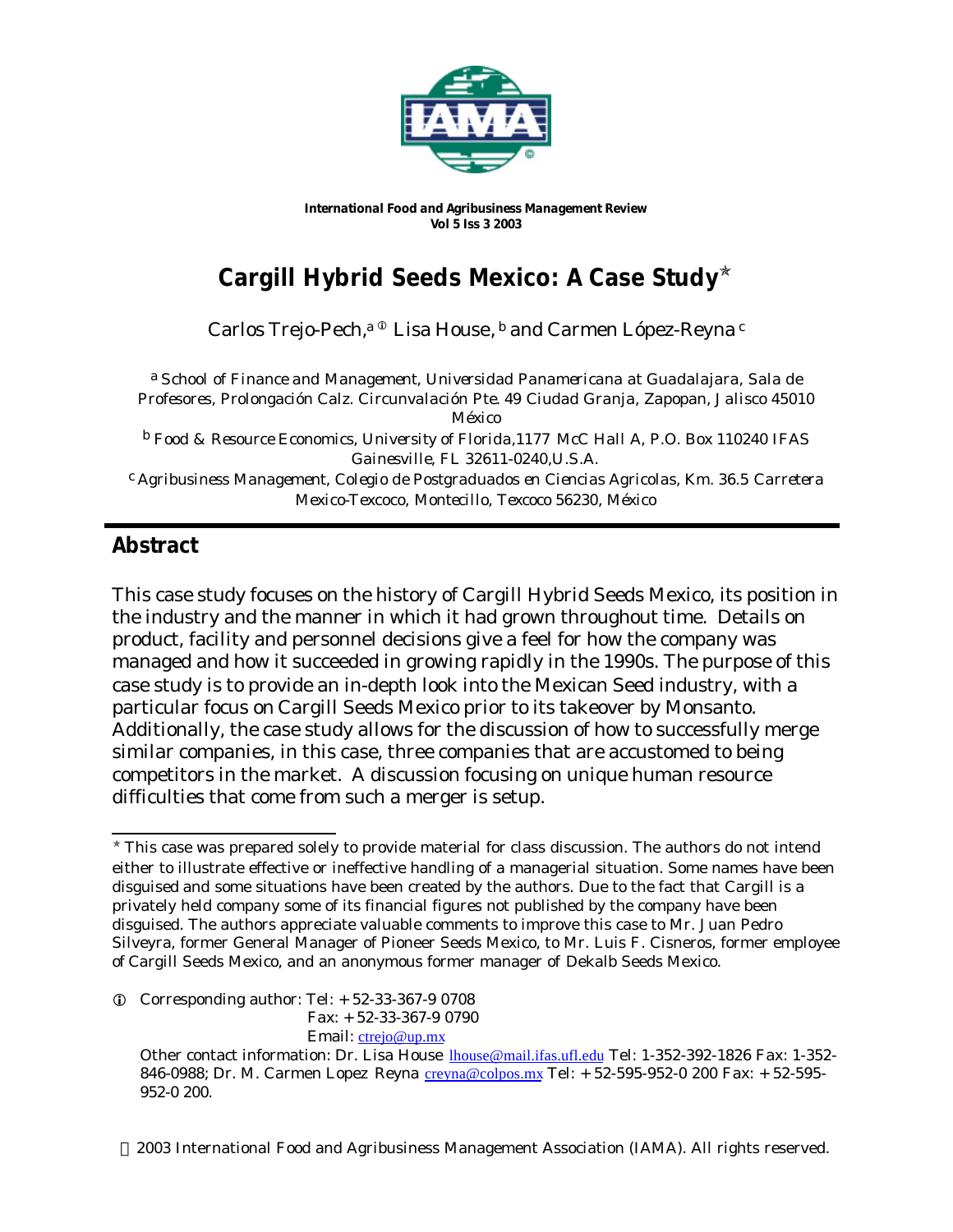2003 International Food and Agribusiness Management Association (IAMA). All rights reserved.

Early in the second quarter of 1999, Monsanto Mexico´s top executive group was preparing to begin formal integration of seed companies acquired during the previous years. From 1996 to 1998, Monsanto Mexico acquired Asgrow Seeds, Dekalb Hybrid Seeds, and Cargill Hybrid Seeds.

F. Magaña, General Manager of Cargill Hybrid Seeds Mexico, reflected on the company he had successfully managed for a decade. Mr. Magaña had been appointed to the position of General Manager of Cargill Hybrid Seeds Mexico in 1988 after serving as the corporate controller for Cargill Mexico for a couple of years. Mr. Magaña brought a wealth of experiences when he joined Cargill – including an undergraduate degree in accounting, a Master Degree in Management, long experience with PriceWaterHouseCoopers Mexico, and employment with Ciba-Geigy Seeds or *Funks* Seeds Mexico. He knew the integration of Asgrow, Dekalb, and Cargill into one company would be difficult, but his in-depth knowledge of the industry and region would provide to be valuable.

After a few months of working within the Monsanto organization, Mr. Magaña was asked by the Monsanto Synergy Committee (MSC) to prepare a comprehensive presentation regarding the company he had represented for many years. His presentation, to be discussed with the MSC, would help define the integration strategy of the three leading seed companies in Mexico. Specifically, Mr. Magaña had been asked to include in his presentation a) an assessment of the main business strategies followed under his management period in Cargill Seeds, b) potential synergies to pursue in the integration (i.e. how Cargill Seeds should contribute into the new Monsanto organization), c) an assessment of his key personnel, and d) brand management strategies.

#### **Cargill, Incorporated and Cargill Hybrid Seeds**

Cargill, Inc. is an international marketer, processor and distributor of agricultural, food, financial and industrial products and services with 97,000 employees in 59 countries<sup>i</sup> . Cargill is organized in five business segments and units: Agriculture Services, Origination and Processing, Foods Ingredients and Applications, Risk Management and Financial, and Industrial. In 1998, Cargill achieved net revenue of \$51.4 billion, with net earnings of \$468 million and a Return on Equity (ROE) slightly below 7% ii, making Cargill the 16<sup>th</sup> largest company in the USA and the largest privately owned company in the world. In most of its markets, Cargill controlled a share of at least 25%, and was the largest or second largest player.

Based in Minneapolis, USA, Cargill Hybrid Seeds had researched and produced seed varieties and hybrids since the late 1940s. Cargill's first entries into Latin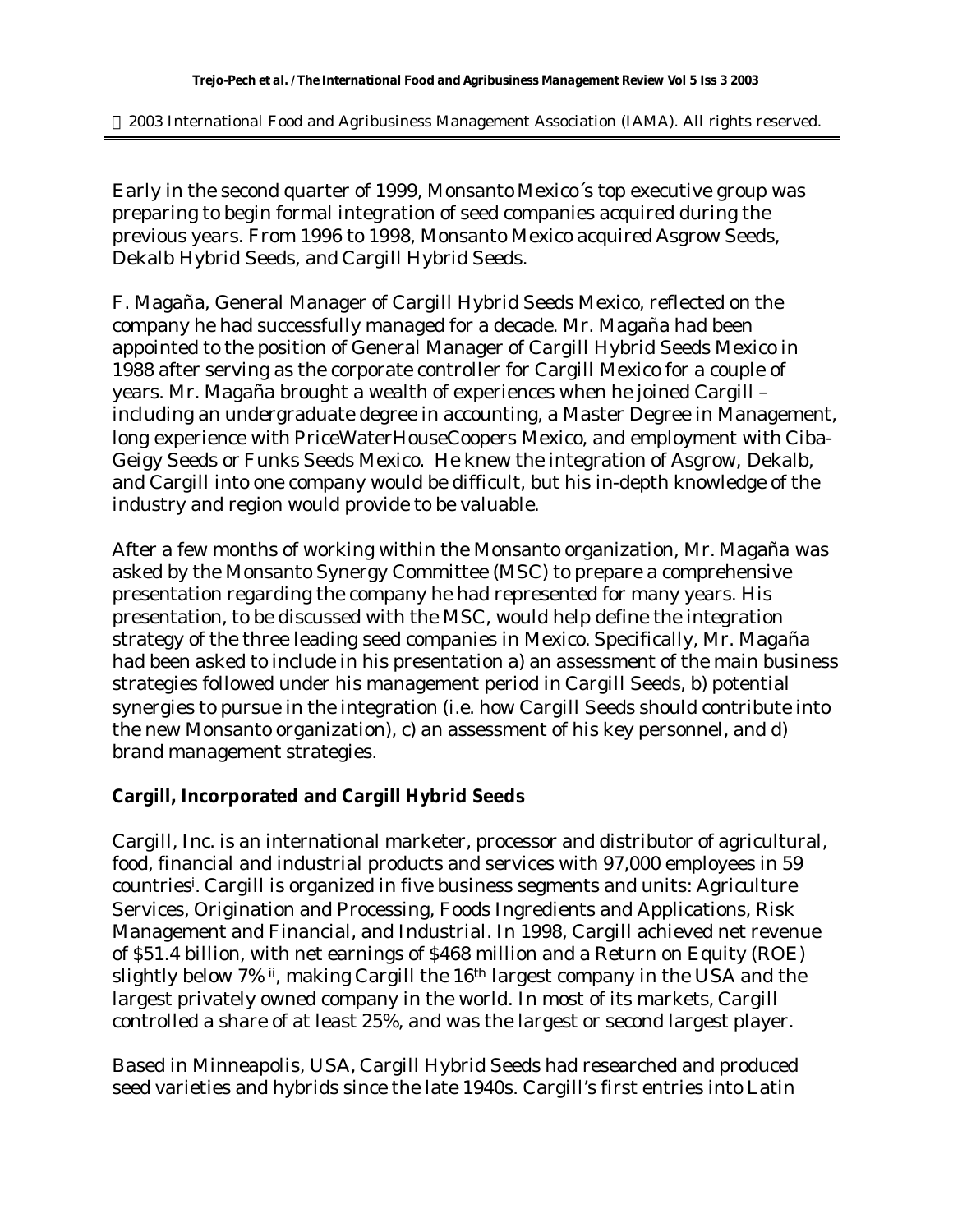America were Argentina iii and Brazil. Cargill Seeds Mexico did not begin until the late 1980s. By 1998 the company marketed corn, sunflower, sorghum, alfalfa, soybean and canola seed in more than 50 countries. In Latin America, the four largest corn seed markets were Brazil, Argentina, Mexico and Venezuela (Exhibit 1). Cargill was the number two producer in both Argentina and Brazil markets (Exhibit 2), the number four producer in Mexico, as well as being a promising competitor in Venezuela, where Cargill Mexican corn hybrids had been successfully introduced in the last few years.

## **Cargill Mexico**

In Mexico, Cargill started operations in the wood market in the 1920s. Due to the Mexican revolution, the company retreated from the Mexican market and did not return until the 1940s, this time trading agricultural products. In 1972 Cargill established a corporation in Mexico City. Currently, Cargill Mexico is a company with investments totaling \$184 million dollars including operations as follows  $iv$ :

*Animal nutrition* operations in Merida, Yucatan and Irapuato, Guanajuato where Cargill processes balanced feed for pigs and cats.

*Oilseed* crushing and refining plant in Tula, Hidalgo, 60 miles north of Mexico City, that processes soybean meal, oils and fats to serve the feed segment in central Mexico.

A *grain* warehouse in Poncitlan, Jalisco that has the most modern technology for managing distributing and storing white and yellow corn, wheat, soybeans, rice, oats and other grains.

# **Cargill Seeds Mexico History**

In the mid 1980s, Cargill started researching and developing hybrid seeds in Mexico, under the guidance of Cargill Hybrid Seeds International. A research station was opened in Tlajomulco de Zúñiga, Jalisco State, 30 km from Guadalajara, the second largest city in Mexico, and the home of the leading seed companies in Mexico.

By the late 1980s Cargill Seeds Mexico started selling commercial seeds. To begin, Cargill Seeds Mexico imported grain sorghum and sold it in Tamaulipas State. Cargill Seeds Mexico´s headquarter was in Matamoros, Tamaulipas. During the last quarter of 1988, Cargill Seeds Mexico inaugurated its post-harvest sorghum production plant in Matamoros and Cargill Seeds Mexico moved its headquarters to Guadalajara.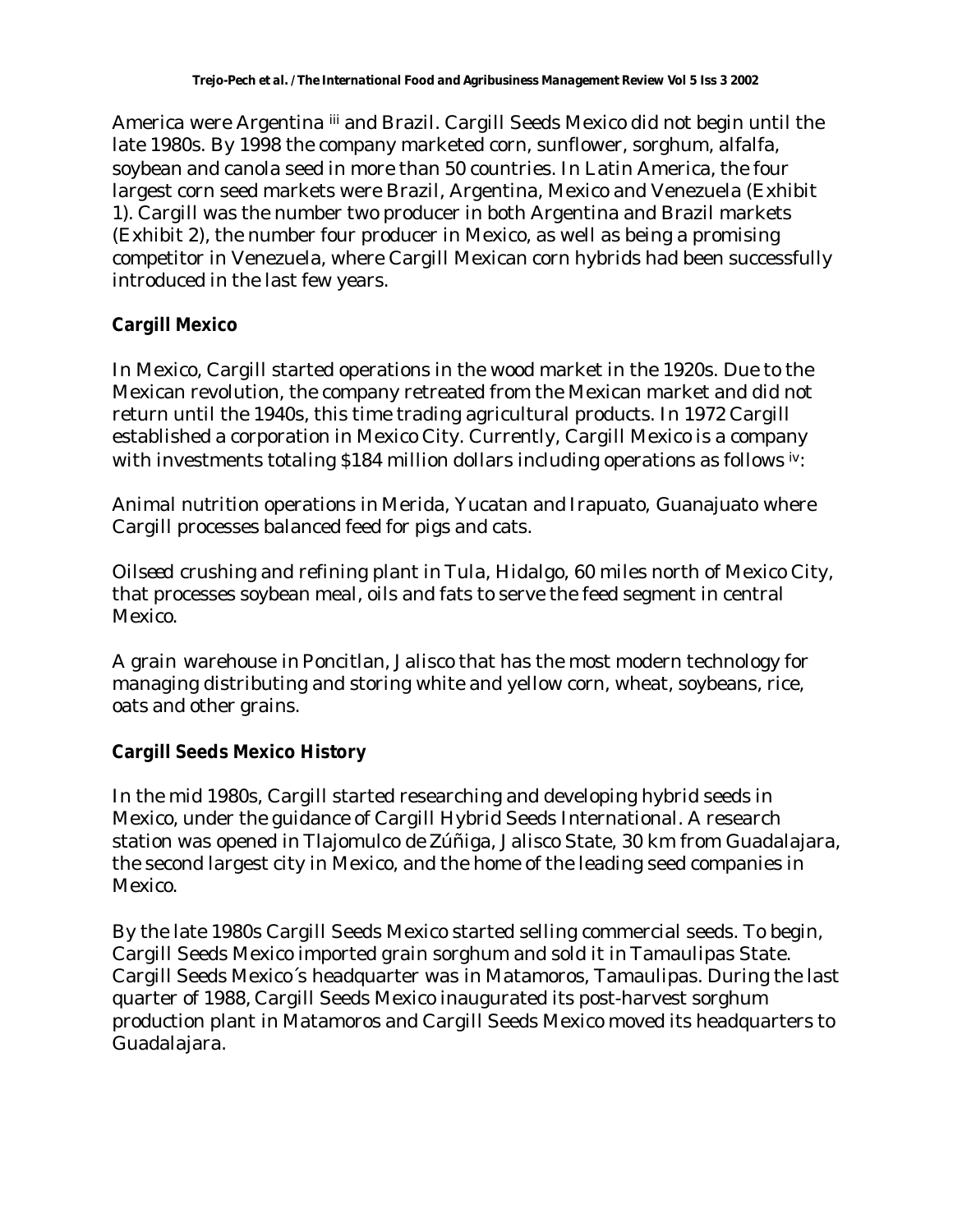In 1990, Cargill Seeds Mexico launched its first generation of commercial tropical white corn seeds, the hybrids C381, C343, and C385, which would later become only one of the best tropical corn hybrids in some geographical zones in Mexico, Central America and South America. Ten years later, the hybrids C343 and C385 remained Cargill Seeds Mexico top products. After 1990, Cargill experienced high growth rates not only in tropical corn, but also in sorghums (Exhibit 3).

However, Cargill Seeds Mexico did not have a post-harvest production plant adapted for corn, and adapting the Matamoros plant was not economically feasible due to freight costs. Thus, the post harvest production process (dying, conditioned, and packaging) was contracted with the National Seeds Producer (PRONASE), the governmental seeds company in Mexico, in its facilities at Guadalajara.

## **Post Harvest Seed Production Plants**

Soon after Cargill launched its first generation corn hybrids, Mr. Magaña realized that a post harvest plant for corn would be necessary to support its expected growth and to have the control needed to provide the high quality seeds the market was demanding. By 1992, the "Planta Tepetates" was built in San Isidro Mazatepec, Jalisco State, close to Cargill Seeds headquarter. At 30-40 tons processing capacity per day, the Tepetates plant was a smaller plant compared with similar facilities belonging to the main seed companies in Mexico, but was equally as efficient. The Tepetates plant was built with used parts bought from other seed companies as well as with used parts (scales, silos, driers, conveyor belts, etc.) from the Matamoros plant, which was dismantled. The resulting plant allowed Cargill Seeds Mexico to provide high quality seed at a lower cost. Gross Margins increased the following years, in part explained by the economies of scale of this plant (Exhibits 4a and 4b). As part of his report to the MSC, Mr. Magaña would need to determine a sound business proposition regarding plant facilities (Exhibit 5 identifies other post harvest plant facilities in Mexico in 1999), however, he had not yet determined what this should be.

# **The Seed Corn Industry in Mexico**

In global seed companies, corn is considered "the king."v Mexico was no exception; corn was the main planted crop during the 1990s (Exhibit 6). Per capita consumption of corn in Mexico is the highest of the Latin American countries, followed by Brazil and Argentina (Exhibit 7). Furthermore, potential growth in the hybrid seed corn market in Mexico was enormous, with only 20% of the total planted area currently using either improved or hybrid seeds (Exhibit 8.) Tropical and subtropical white corn represented the most important product for seed companies in Mexico (Exhibit 9). Although highland corn represented an attractive planted area, most highlands planted in corn did not use hybrid seeds.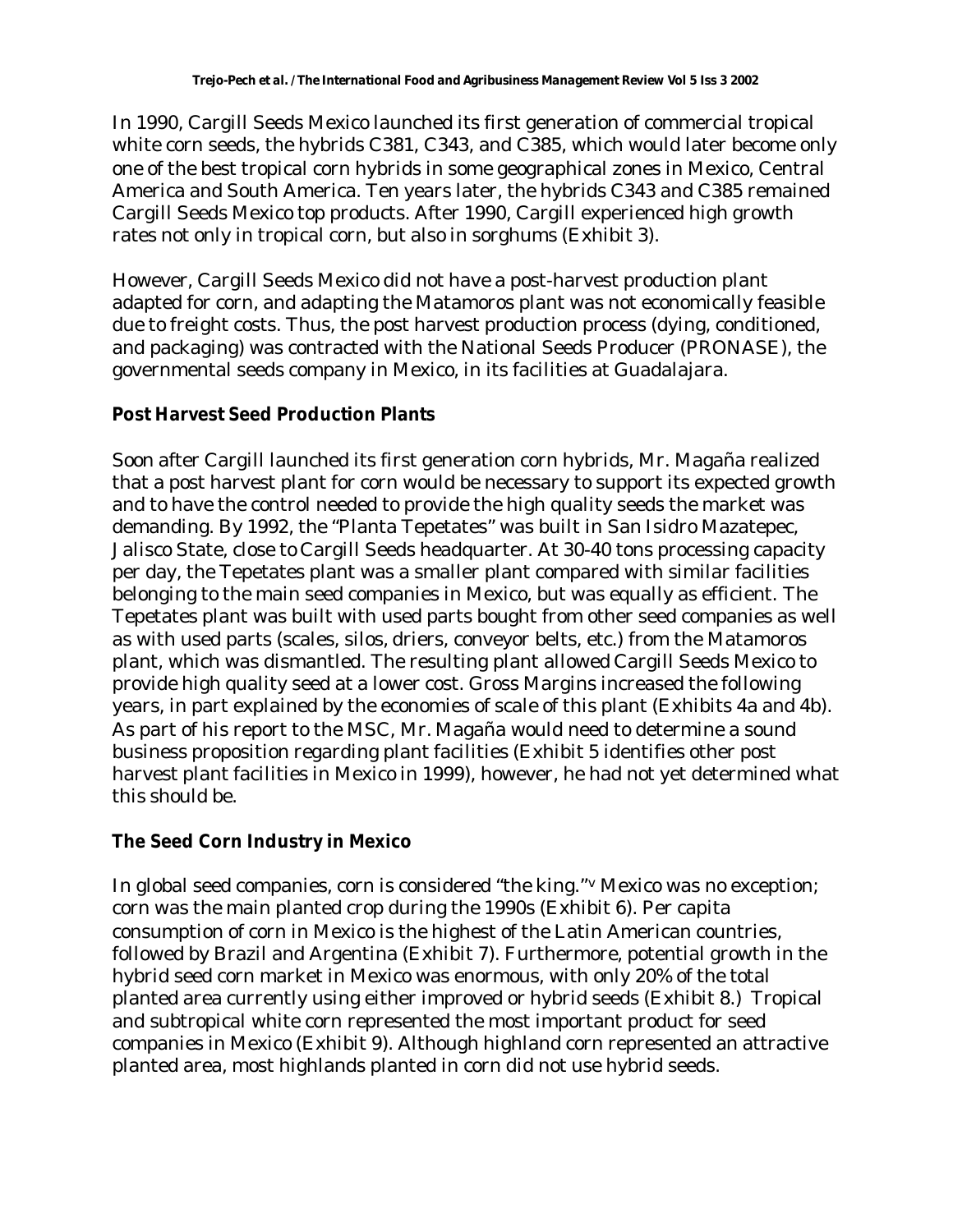Cargill Seeds Mexico was a very small player in the corn seeds market early in the 1990s. However, in less than ten years Cargill was able to compete closely with deeply rooted firms in this industry, such as Semillas Dekalb (Dekalb), Híbridos Pioneer de Mexico (Pioneer), and Asgrow Mexicana (Asgrow), companies established in Mexico since the 1970s.<sup>vi</sup> By 1998, more than 85% of the corn seed market in Mexico was concentrated in those four companies, with Asgrow and Pioneer in the lead, followed by Dekalb and Cargill. In some markets, such as the Southeast and the Pacific areas, Cargill was the leader or a close follower. Cargill seeds market share was estimated around 15% in tropical and subtropical combined white corns by 1997, but it lost significant market share in the 1998 seasons. Asgrow and Pioneer maintained market share around 25-30%, followed by Dekalb with a 15- 20%.

#### **Products**

A hybrid seed or "improved" seed is the product of a cross among two or more families of the same plant. The challenge was to select the combination of ancestors that would produce hybrid seeds with characteristics that better satisfied the clients. The advantage of the hybrids over traditional seeds is focused on the alteration of the genetics, such as the ability to bear extreme climates, to resist insects or diseases, drought and herbicides. Hybrid seeds that possess those characteristics could produce higher yielding. Typically, several generations of research and plant growth were needed to develop a new competitive product. Cargill had at its disposal not only the ancestor plants from Mexico, but also the genetic base of Cargill International. Generally, 7 to 10 seasons of test and research, and approximately a million dollars were needed to develop a single product.vii

Cargill's main products were corn and sorghum. Those products commercially classified as tropical corn in Exhibit 10, were technically tropical and subtropical corn. In addition Cargill Seeds Mexico marketed temperate and highland corn. Tropical corn sales represented the most important product category for Cargill Seeds and other seed companies. In Cargill Seeds Mexico, for instance, tropical corn represented approximately 70- 80% of net income. Exhibit 11 shows tropical and subtropical commercial corn hybrid seeds in the Mexican market by selected companies.

# **Distribution and Marketing**

Hybrid seeds in Mexico were sold by a distribution network, which in turn had a sub-dealers network. Sales force of the seed companies (salesmen usually held an undergraduate degree in agriculture) was responsible for dealers' development, sales budgets, technical support, collection, and other marketing related activities.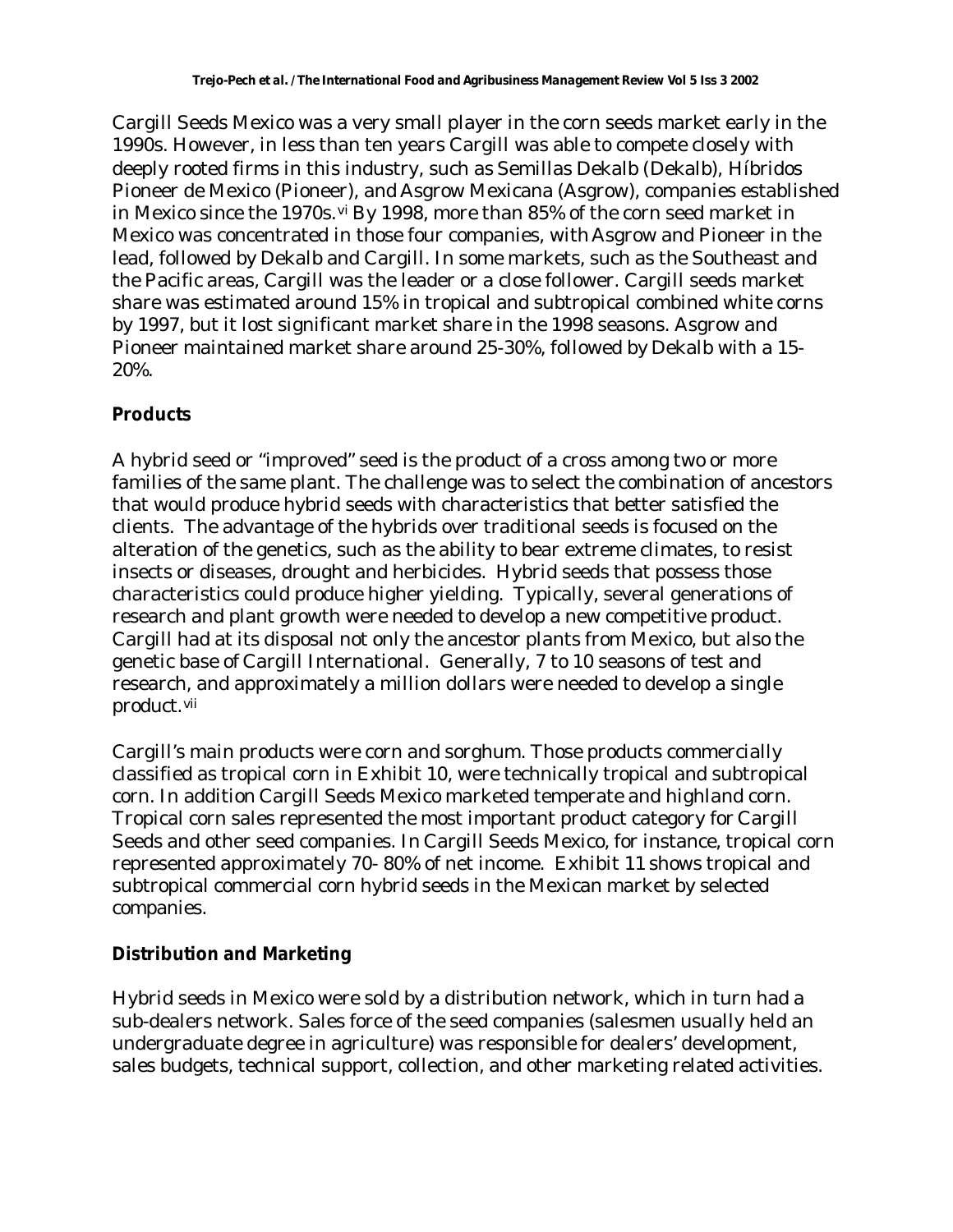Another issue Mr. Magaña knew would be important to the new company was what to do with the sales forces and dealers networks of three seed companies.

#### **Cargill Best and Worst Years**

1993-1994 was an excellent year for Cargill Seeds Mexico. Mr. Magaña received a special recognition awarded by Cargill Hybrid Seeds in Minneapolis, USA for obtaining the highest earnings level compared with all Cargill Seeds companies in the world. This was followed, however, by a terrible year for the Mexican economy. The now famous "Mexican Peso Crisis" took place at the end of 1994 and on December 24, 1994, the Mexican peso was devaluated 13% against the US dollar. By the first week of January 1995, the peso reached \$5.795 Mexican pesos/us dollar, leading to an economic depression. Some companies, with high level of dollar denominated debt and low accounts receivables in U.S. dollars failed. Cargill Seeds Mexico was not affected due to the hedging policy followed by Mr. Magaña. Cargill Seeds Mexico hedged its positions through buying futures and options through Cargill Mexico Corporation. However, 1995 was also a bad year for the seed industry in Mexico. The Mexican economic crisis and the area reduction of the corn planted in Mexico contributed to decreased earnings experienced by Cargill Seeds Mexico in the 1994-1995 fiscal year. Mr. Magaña was able to turn around quickly, showing considerable financial improvement by 1996-1997 (Exhibits 4a and 4b). One of the strategies Mr. Magaña used to facilitate the turnaround was called the personnel career development plan.

#### **Personnel Career Development Plan**

By the end of 1996 Cargill Seeds Mexico implemented the "personnel career development plan". This plan was one of the most aggressive strategies implemented by Mr. Magaña with regards to human resources. The objective of the plan was simple: to identify key employees within the organization, to identify new positions to be created in the future for which they would compete, and to place them in training programs within the organization to train for these higher positions. Often more than one employee was identified for each future position. When the new position was created the "winner" was announced without formal application procedures.

The program centered around two unique features. First, future positions likely to be opened within Cargill Seeds would depend upon market share targets, which were clearly specified; for instance, when Cargill market share grew 3 percent points, a Commercial Direction position would be created (and other positions expected to be needed to support the growth). Secondly, those people likely to occupy those positions where notified in advance, for instance, for the Commercial Direction, the names of the sales manager, the marketing manager, and the administrative manager were publicly announced as potential commercial directors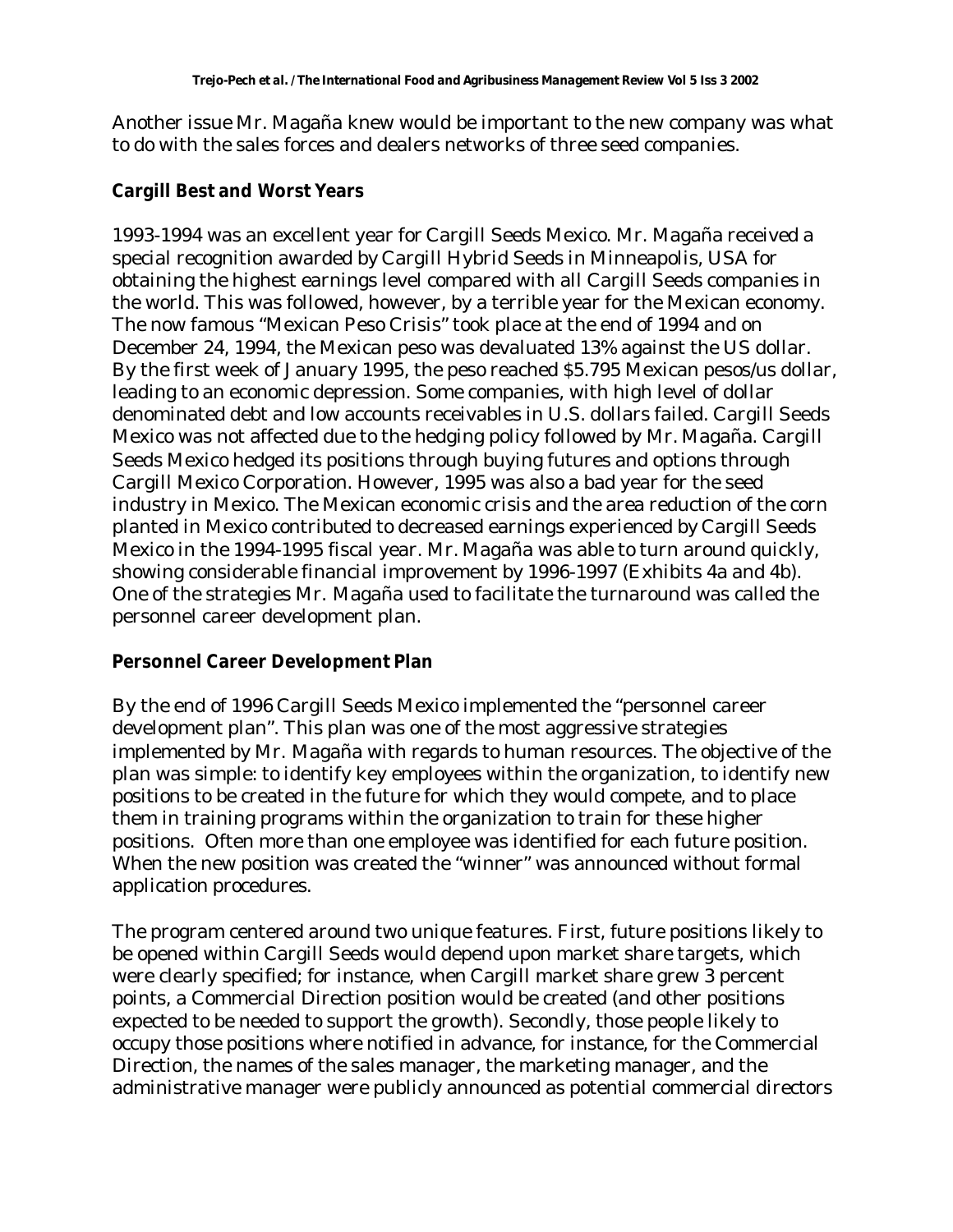to almost all Cargill Seeds Mexico employees in a general meeting. The same was done for many positions that were expected to be created as Cargill Seeds market share increased. Thus, a virtual future organization was created with the two or three names of the potential employees. This virtual organization was linked entirely to market share goals.

This program caused different reactions among the personnel. Employees received such an implicit message: "Cargill is (is not) interested in you as a key employee in our future organization". This resulted in some highly motivated and highly demotivated employees. Ambiguous reaction among Cargill Seeds executives was experienced the following months. Groups of power were then formed within the organization, cannibalism among executives increased, and productivity increased as well.

# **Cargill Personnel**

As Mr. Magaña had to evaluate his top management team he wondered how this evaluation could be made in a professional and objective manner. He suspected that some positions would be especially important for the MSC for which he was preparing his presentation. A sample of Cargill Seeds Mexico first level manager positions and their achievements are described as follows.

### *Research and Development (R&D) Manager*

The R&D department in a seeds firm was a key and very sensitive department for the company's success, and was the more expensive asset in a seed company. Mr. Ramiro was in charge of the R&D department for Cargill Seeds Mexico since 1990. With a long career as a corn breeder within the Cargill organization, he worked for Cargill Seeds Brazil before joining Cargill Seeds Mexico. Mr. Ramiro reported to both the General Manager of Cargill Seeds Mexico and to the Manager of R&D department of Cargill Hybrid Seeds International, a position occupied by a Brazilian executive who used to be Mr. Ramiro's coworker in Brazil. Mr. Ramiro also maintained a close friendship with Cargill Mexico Country Director, who also had been a co-worker in Brazil. Mr. Magaña and Mr. Ramiro only maintained a work relationship. In the beginning years in Cargill Seeds Mexico, Mr. Ramiro was reluctant to accept Mr. Magaña's authority. Mr. Magaña thought that as a proxy to objectively evaluate Mr. Ramiro's work in Cargill Seeds Mexico, he could use the sales history of Cargill Seeds Mexico broken into details by hybrid (Exhibit 10).

A common criticism of the R&D department was that it had not been able to launch better hybrids than C343 and C385, a double-way cross and triple-way cross hybrid respectively developed by a Mexican breeder who left the company as a result of authority conflicts with top management before Mr. Ramiro was hired. One of the most promising corn hybrids launched under Mr. Ramiro's administration was the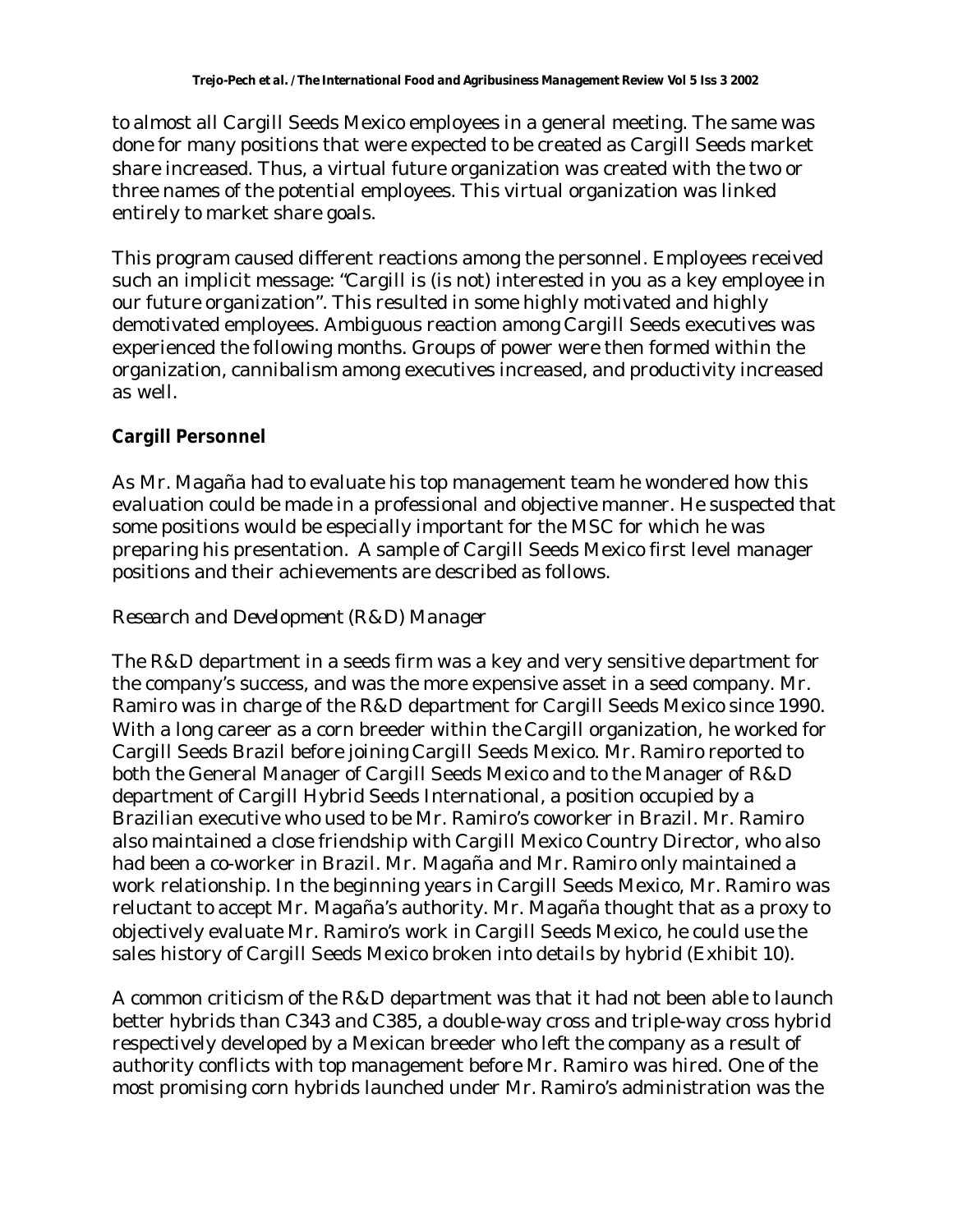C920, a single-way cross hybrid, but, this was also the most costly to produce. However, by 1998, C920 still had achieved neither the sales levels or gross margins of C343 or C385 .

## *Commercial Director*

A commercial director position was created in 1997 under Mr. Magaña's personnel career plan. Mrs. C. Medina, an employee who had joined Cargill Seeds Mexico in 1992 as an Administrative Manager, was placed in charge of this position. Reporting to Mr. Magaña, it was the only position in the company with the category of "direction", other first level management positions titled "managers". Mrs. Medina held an undergraduate degree in accounting and had done an excellent job as a controller during her five years in this position. The Sales Manager, Marketing Manager, Account Receivables and Collection Managers all reported to Mrs. Medina. Mrs. Medina arrival to this position had created some stress among managers in the operating departments as it was uncommon for a woman to manage an operating male-oriented department in a male-oriented industry (agriculture in general). To further complicate matters, Mrs. Medina did not have a technical background in agriculture and salespeople used to comment that she was always thinking in numbers without even knowing the products and the farmers.

#### *Sales Manager*

A sales manager was in charge of the sales force of around 20 people divided by geographical areas. A. Simental, a long time employee of Cargill Seeds Mexico was in charge of this department. After working as a salesman for Northrup King Mexico in Sinaloa, he joined Cargill in the late 1980s. He had been a salesman in the Sinaloa area, a Marketing Manager and a Sales Manager for Cargill Seeds Mexico. Mr. Simental also held an undergraduate degree in Agriculture from one of the most prestigious agricultural schools in Mexico.

Mr. Simental and Mrs. Medina never understood each other. When the commercial direction position was announced in 1997, Mr. Simental and his team were disappointed, as they were expecting Mr. Simental to become the commercial director. Over time, their relationship did not seem to improve, and it was very difficult for Mrs. Medina and Mr. Simental to work together.

# *Marketing Manager*

G. Hernández was the marketing manager for a department that was not very active. Less than five people worked in the marketing department. Although the marketing related activities in the industry were very important, especially those related with commercial trials, the sales department and distributors were more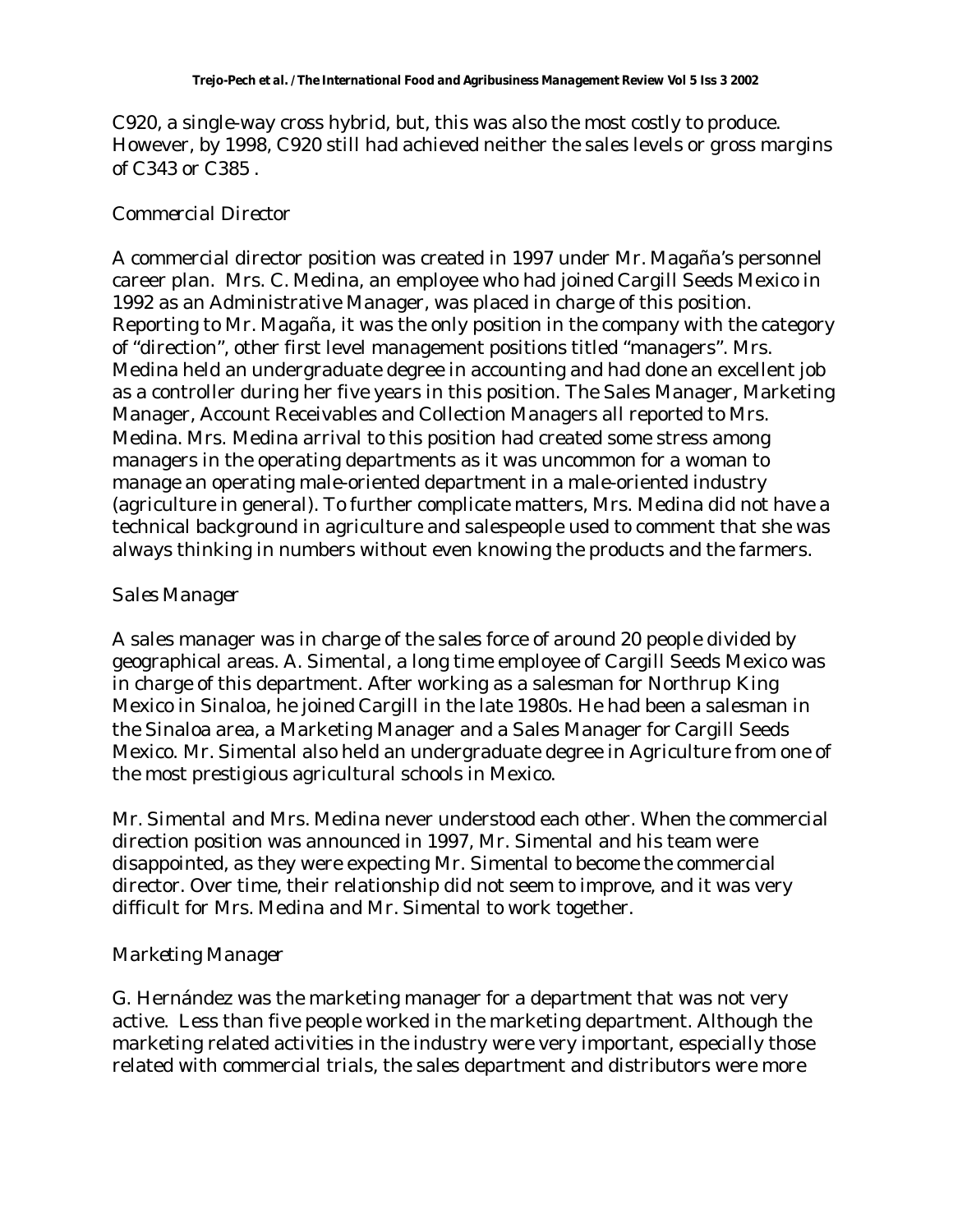involved on these activities. Mr. Hernández was a former Dow Agrochemicals employee who joined Cargill Seeds in 1996.

## *Field and Plant Production Manager*

M. Vera held the position of field and plant production manager. One of the oldest Cargill Seeds employees, with experience in research and development, production and plants, Mr. Vera had received this position through the personnel career development plan in 1997. He held a Master of Science degree in Agriculture and had been successful at both field production and post harvest processing given his years at Cargill.

#### *Others*

Other management positions included Logistics, Management Information System and Budgets, Administration, and Human Resources.

## **Monsanto**

Monsanto was a mainstream chemical company until the 1990s when it reinvented itself as a Life Sciences company, investing heavily in biotechnology. By 1999, Monsanto products included RoundupTM herbicide, an artificial sweetener named Nutrasweet, and the Roundup Ready TM family genetically modified crops.

By the mid 1990s Monsanto realized that in order to capture the value from its biotech products it had to have a way to deliver the product to the farmer and capture the value that had been added. The delivery mechanism was the seeds, as the genetically modified seed contained the traits that were of additional value to the customersviii. By the second half of the 1990s Monsanto began acquiring seed companies and establishing alliances in this industry. By 1999, Monsanto had spent \$8 billion in acquisitions and joint ventures, with \$3.5 billion in acquisitions just since 1996<sup>ix</sup>. Monsanto was very active in the merger and acquisition trend in the agriculture industry (Exhibit 12).

In Mexico, Monsanto had a long tradition of marketing agrichemical products. Monsanto's "Faena" (Roundup TM) herbicide was the most sold product in its category. Monsanto executives had successfully co-managed Asgrow seeds Mexico, a company with impressive grow rates in recent years with the highest market share in the country by 1999.

# **Monsanto Acquires Cargill Seeds**

The international business press published in June 29, 1998<sup>x</sup> the following note generated in St. Louis Missouri, Monsanto headquarters: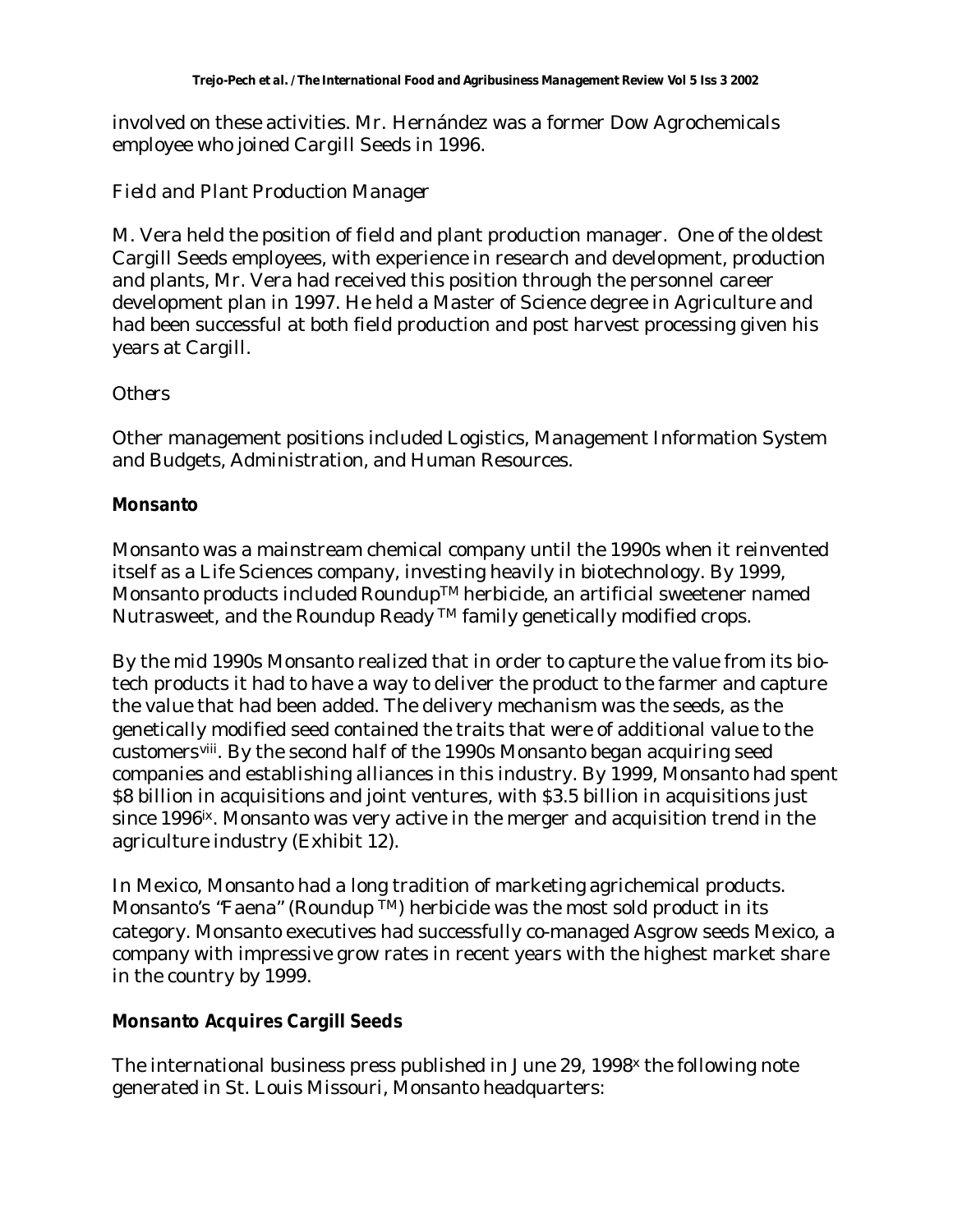*Monsanto Company and Cargill, Incorporated, announced today that they have signed a definitive agreement for Monsanto to purchase Cargill's international seed operations in Central and Latin America, Europe, Asia and Africa for \$1.4 billion.*

*The acquisition includes seed research, production and testing facilities in 24 countries and sales and distribution operations in 51 countries in the five regions…. (it) does not include Cargill's seed operations in the United States and Canada or Cargill Agricultural Merchants in the United Kingdom.*

*"The potential for our existing biotechnology traits outside North America is roughly double the acreage potential within North America. The Cargill international seed businesses give us quicker access to these global markets. We can accelerate commercialization through established distribution channels that will bring these and our future agronomic and quality traits to more farmers around the world in the varieties they want to grow," said Monsanto President Hendrik A. Verfaillie.*

*"The biotechnology revolution is rapidly changing the international seed industry, and Monsanto has been a key player in this arena," said Ernest S. Micek, Cargill chairman and CEO. "This agreement combines Cargill's excellent germplasm and international research, marketing and distribution network with Monsanto's leadership in biotechnology."*

*Monsanto and Cargill expect that Cargill businesses in Central and Latin America, Europe, Asia and Africa will continue to market Cargill seeds. Cargill is a leading global producer of tropical corn seed and germplasm with significant sales in the Central and Latin American, Asian and African markets. … Its international seed businesses employ approximately 2,200 people.*

A few months prior to the acquisition announcement, Mr. Magaña and his closest managers had worked gathering historical data and preparing forecasts regarding Cargill Seeds Mexico. This information was requested by Cargill Hybrid Seeds International to prepare the prospect, to valuate the business unit, and to promote the sale of the international seeds division. Although a time consuming task, this job was led by Mr. Magaña and prepared exclusively by Cargill employees, no external consulting companies were hired for the project. First and mid-level managers were directly involved in the project, and the "seed business" did not receive the attention it needed during those months. An example of the toll the timely preparation took on the seed business was that the first time in its history, Cargill Seeds Mexico failed to submit on time in full its budgets and business reports to the Cargill International Long Range Planning Committee (LRPC) in April 1998.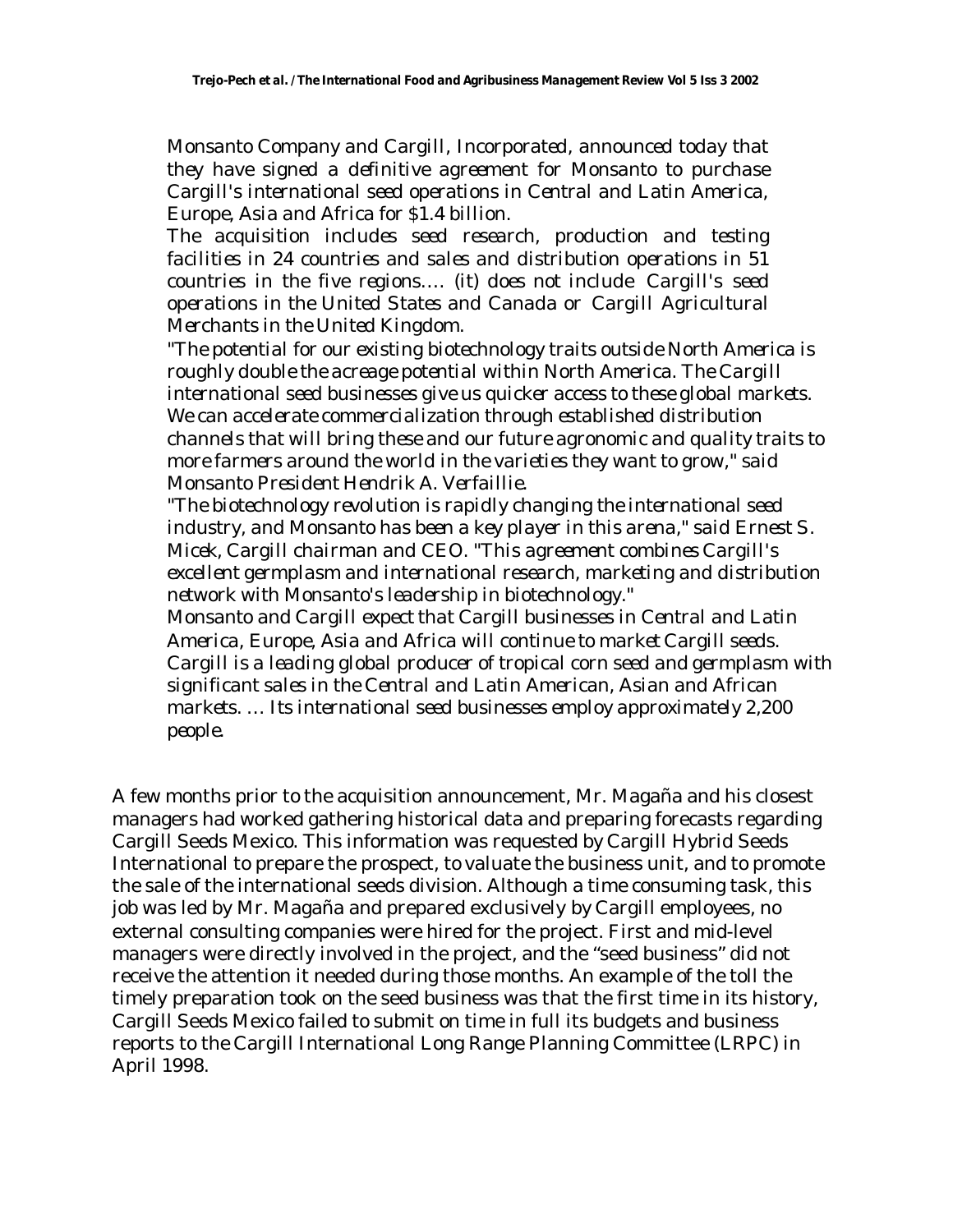The widespread knowledge that the information was being prepared to aid Cargill Hybrid Seeds International in selling Cargill Seeds Mexico left most employees with a feeling of confusion and demotivation the months before the acquisition. As noted in Exhibit 3, Cargill's sales volume - and consequently, its net earnings -, decreased significantly during this time period, adding to the disappointment of Mr. Magaña and his management team, who were accustomed to better numbers for their division. Additionally, the "new owners" of Cargill Seeds Mexico would be Asgrow executives (Asgrow had been acquired by Monsanto in September 1996 (Exhibit 12)). In Mexico, Monsanto Seeds meant Asgrow, and Asgrow had the largest market share in the corn seeds market, lightly surpassing Pioneer in the last two years. Due to the years of competing with Asgrow, the managers of Cargill expected the leaders of Asgrow to look down on the management team of Cargill. Furthermore, Monsanto acquired Dekalb Genetics in May 1998 (a month before the Cargill acquisition); Dekalb, in turn, was one of the oldest players in the Mexican seeds market, with a market share superior to Cargill´s. Thus, Cargill top management were speculating that in the integration process of Asgrow, Dekalb, and Cargill, their company would be seen as weakest one, and that they would not be able to contribute as much to the development of strategy, not to mention maintaining their jobs. Finally, as had been suggested in the business press, Monsanto corporate culture was different than Cargill´s potentially making the integration process even more difficult.

#### **Brands Management**

Suddenly Monsanto Mexico owned three well-positioned seed brands under a common germoplasm base. The next question would be how to manage these brands efficiently. As part of the agreement, Cargill Incorporated had granted use of the Cargill name for two years following the acquisition.

Cargill C343, C385, and C920 were well known brands in many regions in the country. Typically, in the Mexican seeds corn market, private companies used to call its hybrids using the first letter of its name followed by a number, such as C343 from Cargill, P3066 from Pioneer, D865 from Dekalb or A7520 from Asgrow. Asgrow was one of the first companies to change this tradition with the introduction of animal names such as Pantera, Jaguar and Lince. Dekalb with its well know logo (a corncob flying) was a highly positioned brand in the middle of the country.

Additionally, C343 and C385 were well-accepted hybrids in Central America and Venezuela. Marketed with another name, C343 was the leading corn product in Venezuela. Cargill Seeds Mexico was producing high levels of C343 finished products and supplying the growing Venezuelan market. Mr. Magaña was once criticized for pushing these hybrids into foreign markets because the gross margins were very low compared to those in Mexico. However, Mr. Magaña was convinced that those markets would grow to such levels that the entire Cargill organization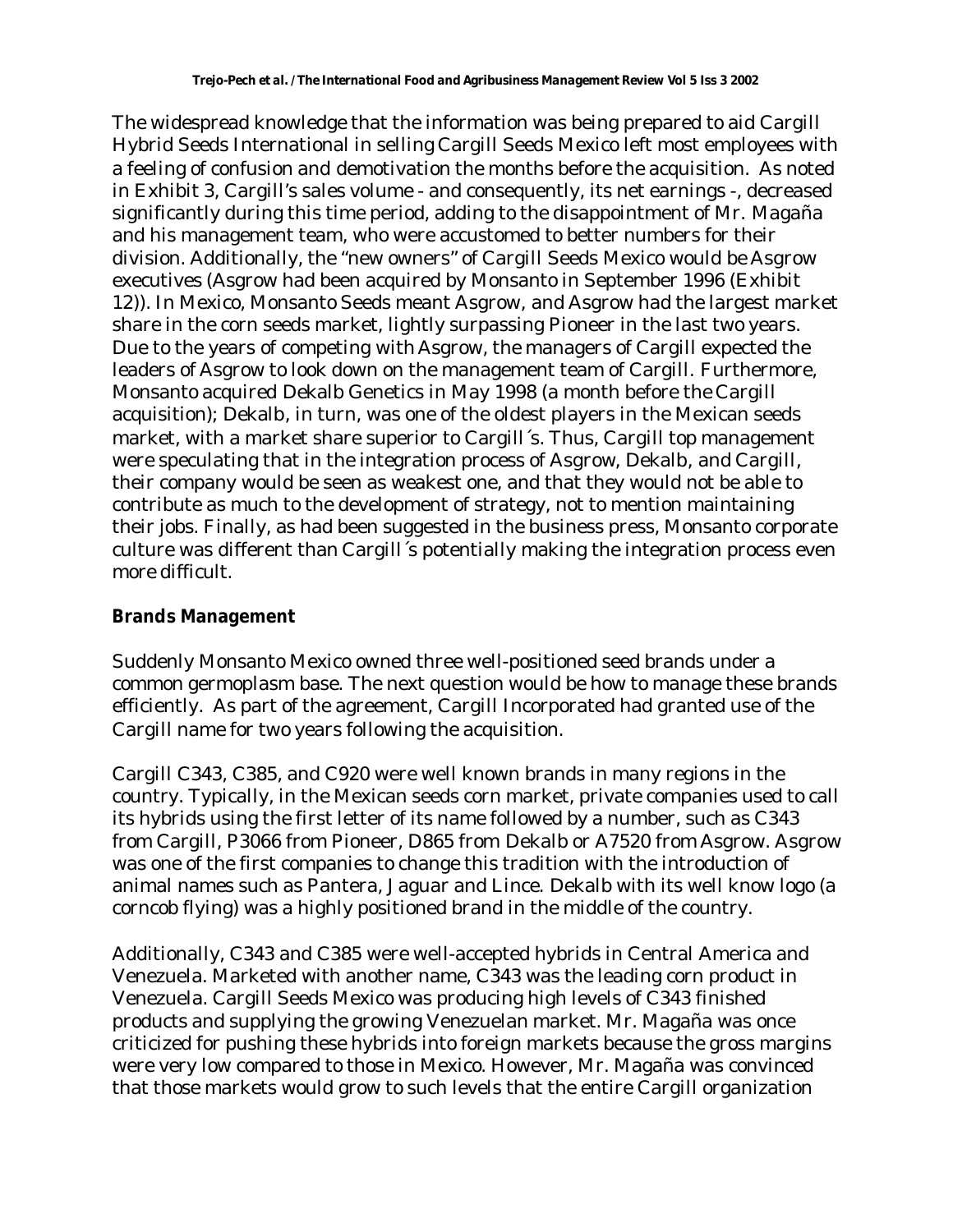would grow as well. He was "making the market for Cargill there". By 1998, Cargill Venezuela was the leading company marketing Mexican tropical corns. Cargill Venezuela was trying to produce these hybrids there but it was still buying high volumes from Cargill Mexico.

Monsanto wanted to hear Mr. Magaña's proposition on how to manage the brands. Mr. Magaña knew there were a number of different options. Monsanto could create a new brand (i.e. Monsanto Seeds) to compete against Pioneer; they could create three brands for three different market segments (such as elite, medium and low profile markets); or they could create a new brand only for the Cargill hybrids (they kill C343, C385, and so on). Other possibilities existed also. Once these decisions were made, he would have to think about how to communicate the branding strategy to the market, both to dealers and final customers, and the timing of such communications.

## **Synergies and the Future**

1998 had been a difficult year for Cargill Seeds Mexico. Market share, revenues and net earnings had decreased, and Cargill had been acquired by Monsanto (Asgrow) seeds. F. Magaña knew that the position of Cargill Seeds was the weaker compared with Asgrow and Dekalb. Although he was proud to grow Cargill Seeds Mexico from nothing to be a top seed business in Mexico, he was afraid that his job and that of his team were not fully appreciated. He wanted to communicate that in a professional way, highlighting not only the successes of Cargill Seeds under his administration but also his failures. He was also worried due to the fact that his executives' careers were in danger when presenting his results. The MSC was really interested in Mr. Magaña´s views, despite the fact that they had already gathered and analyzed some data. Mr. Magaña knew that even his future within the Monsanto organization could depend on his ability to demonstrate his knowledge of the industry.

The MSC already had many ideas on how to integrate the three leading seed companies into one and capture some synergies. However, the committee knew Mr. Magaña´s opinion would be very valuable. As Mr. Magaña started to prepare his presentation he realized the seeds industry in Mexico would be very different in the new millennium.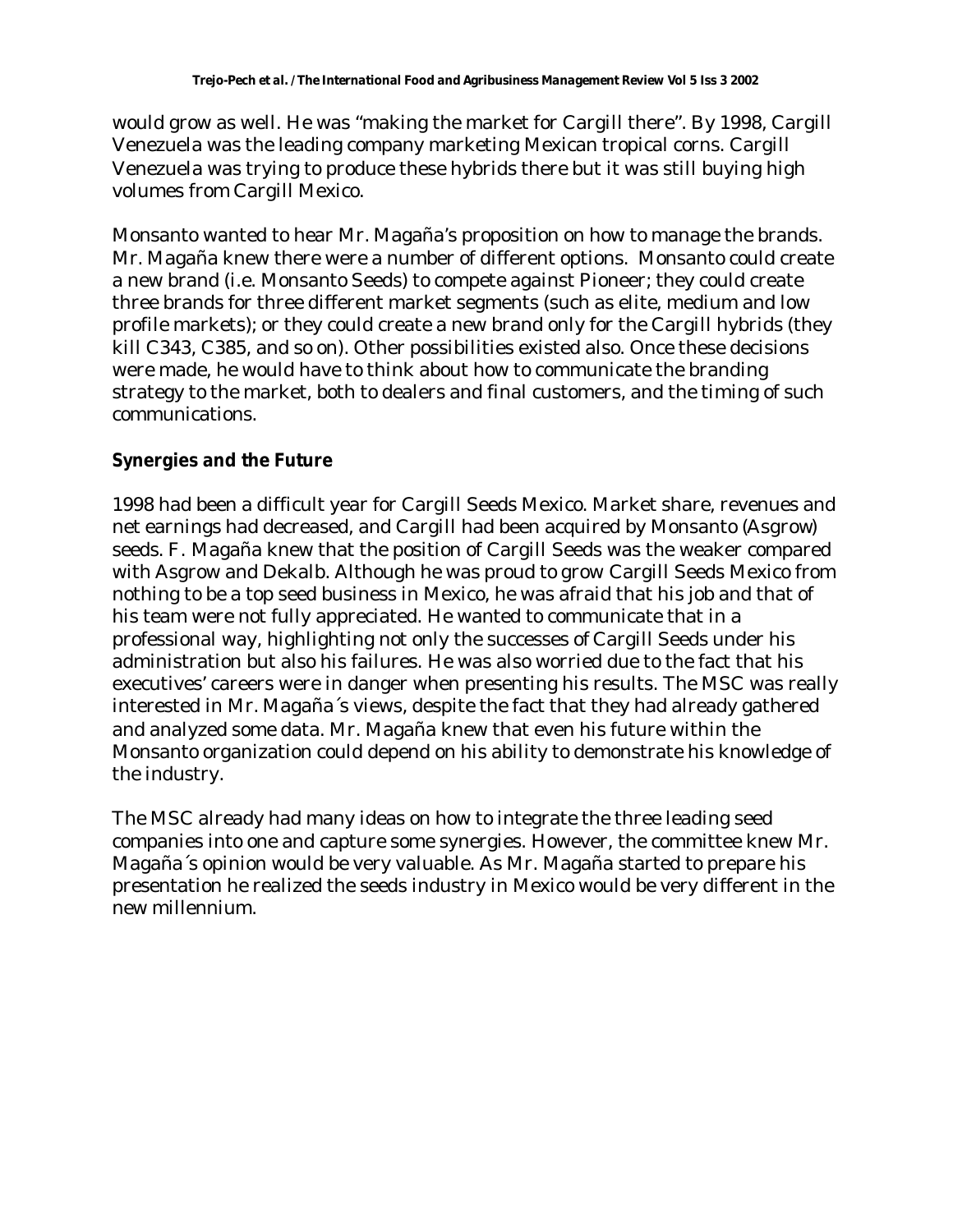|                                 |                  | <b>Public seed agencies</b> |                | Private seed companies * |                  |                |  |
|---------------------------------|------------------|-----------------------------|----------------|--------------------------|------------------|----------------|--|
|                                 | <b>Varieties</b> | <b>Hybrids</b>              | Total          | Varieties                | <b>Hybrids</b>   | <b>Total</b>   |  |
| <b>Central America</b>          | 33               | 23                          | 56             | 962                      | 4,382            | 5,344          |  |
| Costa Rica                      | $\mathfrak{Z}$   | $\boldsymbol{0}$            | 3              | $\boldsymbol{0}$         | $110\,$          | 110            |  |
| El Salvador                     | 15               | $\overline{c}$              | 17             | 10                       | 2,010            | 2,020          |  |
| Guatemala                       | 15               | 21                          | 36             | 145                      | 1,363            | 1,508          |  |
| Honduras                        | $\boldsymbol{0}$ | $\boldsymbol{0}$            | $\mathbf{0}$   | 389                      | 574              | 963            |  |
| Nicaragua                       | 0                | $\mathbf{0}$                | 0              | 377                      | 95               | 472            |  |
| Panamá                          | $\theta$         | $\Omega$                    | $\Omega$       | 41                       | 230              | 271            |  |
| Caribbean                       | 1,057            | 194                         | 2,051          | 311                      | $\boldsymbol{0}$ | 311            |  |
| Cuba                            | 612              | 194                         | 1,606          | $\boldsymbol{0}$         | $\boldsymbol{0}$ | $\overline{0}$ |  |
| Dominican Republic              | 445              | $\overline{0}$              | 445            | 50                       | $\overline{0}$   | 50             |  |
| Haiti                           | $\overline{0}$   | $\mathbf{0}$                | $\Omega$       | 261                      | $\boldsymbol{0}$ | 261            |  |
| <b>Mexico</b>                   | 1,728            | 2,314                       | 4,042          | 427                      | 28,125           | 28,552         |  |
| C America, Caribbean and México | 2,818            | 2,531                       | 6,149          | 1,700                    | 32,507           | 34,207         |  |
| <b>Andean Zone</b>              | 391              | 402                         | 793            | 3,202                    | 16,577           | 19,779         |  |
| <b>Bolivia</b>                  | 21               | $\mathbf{0}$                | 21             | 1,081                    | 1,088            | 2,169          |  |
| Colombia                        | 50               | $\overline{0}$              | 50             | 716                      | 2,469            | 3,185          |  |
| Ecuador                         | 181              | 367                         | 548            | 276                      | 1,988            | 2,264          |  |
| Perú                            | 139              | 35                          | 174            | 528                      | 762              | 1,290          |  |
| Venezuela                       | $\theta$         | $\overline{0}$              | $\overline{0}$ | 601                      | 10,270           | 10,871         |  |
| <b>Southern Cone</b>            | 126              | $\bf{0}$                    | 126            | 8,655                    | 223,723          | 232,378        |  |
| Argentina                       | $\boldsymbol{0}$ | $\boldsymbol{0}$            | $\mathbf{0}$   | 1,236                    | 76,762           | 77,998         |  |
| <b>Brazil</b>                   | $\theta$         | $\overline{0}$              | $\Omega$       | 7,391                    | 144,370          | 151,761        |  |
| Chile                           |                  |                             |                |                          |                  |                |  |
| Paraguay                        | 126              | $\overline{0}$              | 126            | 28                       | 2,591            | 2,619          |  |
| Urugay                          |                  |                             |                |                          |                  |                |  |
| <b>South America</b>            | 517              | 402                         | 919            | 11,857                   | 240,300          | 252,157        |  |
| <b>Latin America</b>            | 3,335            | 2,933                       | 7,068          | 13,557                   | 272,807          | 286,364        |  |

**Exhibit 1** Composition of maize seed sales, Latin America, 1996 (000 t)

\* Including non-governmental organizations (NGOs)

Source: Morris , M.L., and M.A. López Pereira. 1999. Impacts of Maize Breeding Research in Latin America, 1996-97. Mexico, D.F.: CIMMYT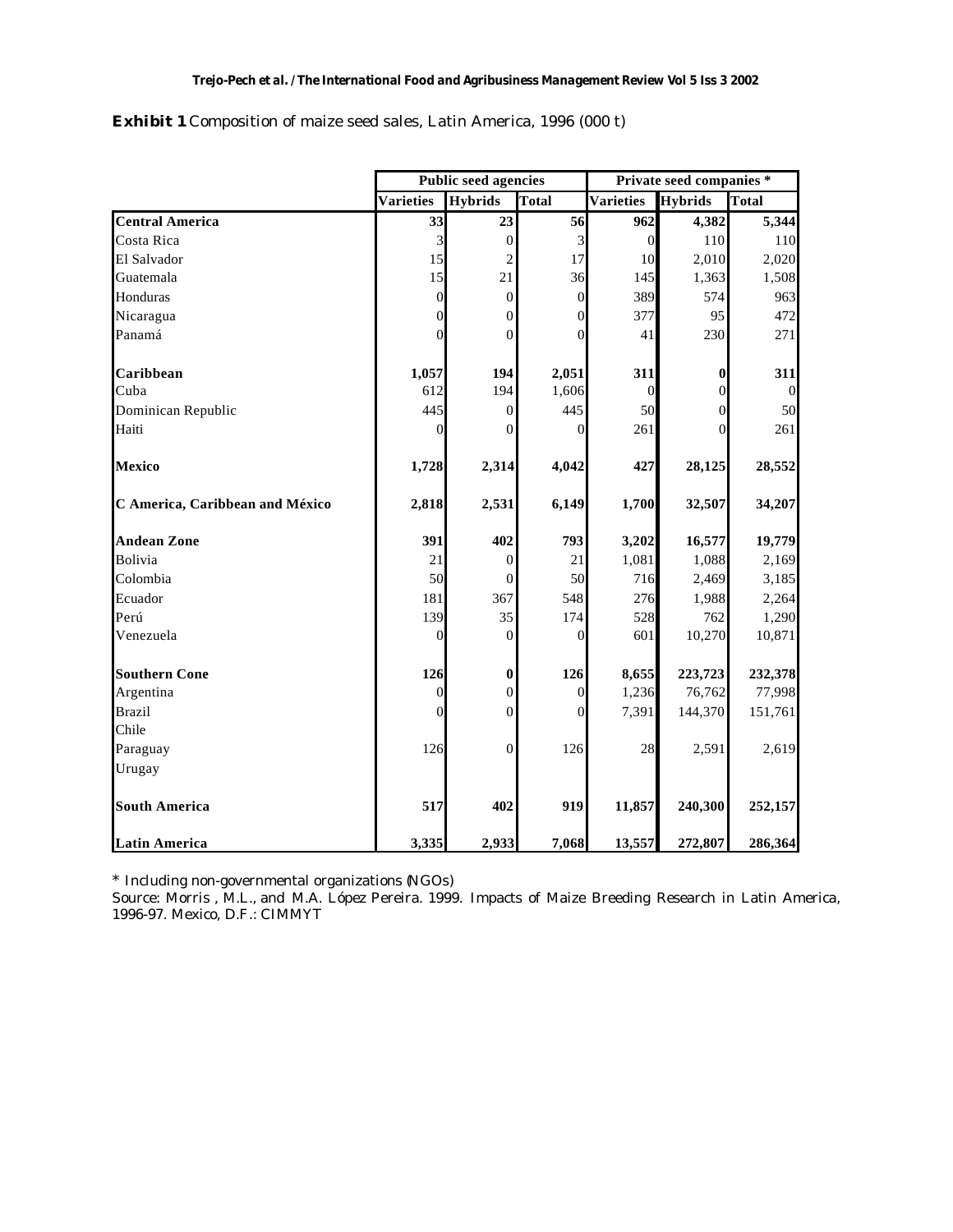|                        |                         |                     |                     | <b>Combined</b>                  |
|------------------------|-------------------------|---------------------|---------------------|----------------------------------|
|                        |                         |                     |                     | market                           |
|                        | #1 seed producer        | #2 seed producer    | #3 seed producer    | share $\left(\frac{6}{6}\right)$ |
| <b>Central America</b> |                         |                     |                     |                                  |
| Costa Rica             | Piscis                  | Desarrollos del     | Agrocosta           | 90                               |
|                        |                         | Futuro Nima         |                     |                                  |
| El Salvador            | Semillas                | Prosela             | Lombardia           | 85                               |
| Guatemala              | Cristiani               | Seminal             | <b>ICTA</b>         | 78                               |
| Honduras               | Cadelga                 | Hondugenet          | Segovia             | 68                               |
| Nicaragua              | <b>SAGSA</b>            | Agrosemillas        | Gurdian             | 70                               |
| Panamá                 | Melo                    | Semillas Superiores | Margarita           | 95                               |
| Caribbean              |                         |                     |                     |                                  |
| Cuba                   | Ministry of Agriculture |                     |                     | 100                              |
| Dominican Republic     | Ministry of Agriculture | Prod. de Semillas   | National University | 97                               |
|                        |                         | Dominicana          |                     |                                  |
| Haiti                  | <b>ORE</b>              | Agrotecnique        |                     | 100                              |
| <b>Mexico</b>          | <b>Pioneer</b>          | <b>Asgrow</b>       | <b>Dekalb</b>       | 68                               |
| <b>Andean Zone</b>     |                         |                     |                     |                                  |
| <b>Bolivia</b>         | Agroceres               | Cargill             | Pioneer             | 68                               |
| Colombia               | Valle                   | Pioneer             | Cargill             | 68                               |
| Ecuador                | Agripac                 | Senaca              | Emsemillas          | 84                               |
| Perú                   | Cargill                 | Semillas Peruanas   | Maize Program       | 70                               |
| Venezuela              | Seminaca                | Sehiveca            | Sefloarca           | 62                               |
| <b>Southern Cone</b>   |                         |                     |                     |                                  |
| Argentina              | Dekalb                  | Cargill             | Pioneer             | 62                               |
| <b>Brazil</b>          | Agroceres               | Cargill             | Pioneer             | 70                               |
| Chile                  |                         |                     |                     |                                  |
| Paraguay<br>Urugay     | Cargill                 | Agroceres           | Pioneer             | 76                               |

#### **Exhibit 2.** Leading maize seed producers, Latin America, 1996

Source: Adapted from Morris , M.L., and M.A. López Pereira. 1999. Impacts of Maize Breeding Research in Latin America, 1996-97. Mexico, D.F.: CIMMYT

|  |  | <b>Exhibit 3.</b> Cargill Seeds Mexico Historical Sold Volume by Products |  |  |
|--|--|---------------------------------------------------------------------------|--|--|
|--|--|---------------------------------------------------------------------------|--|--|

| Year (june to may) | 1990  | 1991  | 1992  | 1993  | 1994  | 1995        | 1996  | 1997        | 1998  |
|--------------------|-------|-------|-------|-------|-------|-------------|-------|-------------|-------|
| Corn               | 1891  | 894   | 1,993 | 3,611 |       | 5,631 3,900 |       | 4,045 6,974 | 6,169 |
| Sorghum            | .424  | 1,699 | 794   | 447   | 1,075 | 1,251       | 2,415 | 2,191       | 1,511 |
| Total              | 1,613 | 2,593 | 2,787 | 4,058 |       | 6,706 5,151 | 6,460 | 9,165       | 7,680 |

Note: Cargill Fiscal year ends on May. For instance, 1993 values correspond to May 1992 - June 1993.

Estimates prepared by the authors.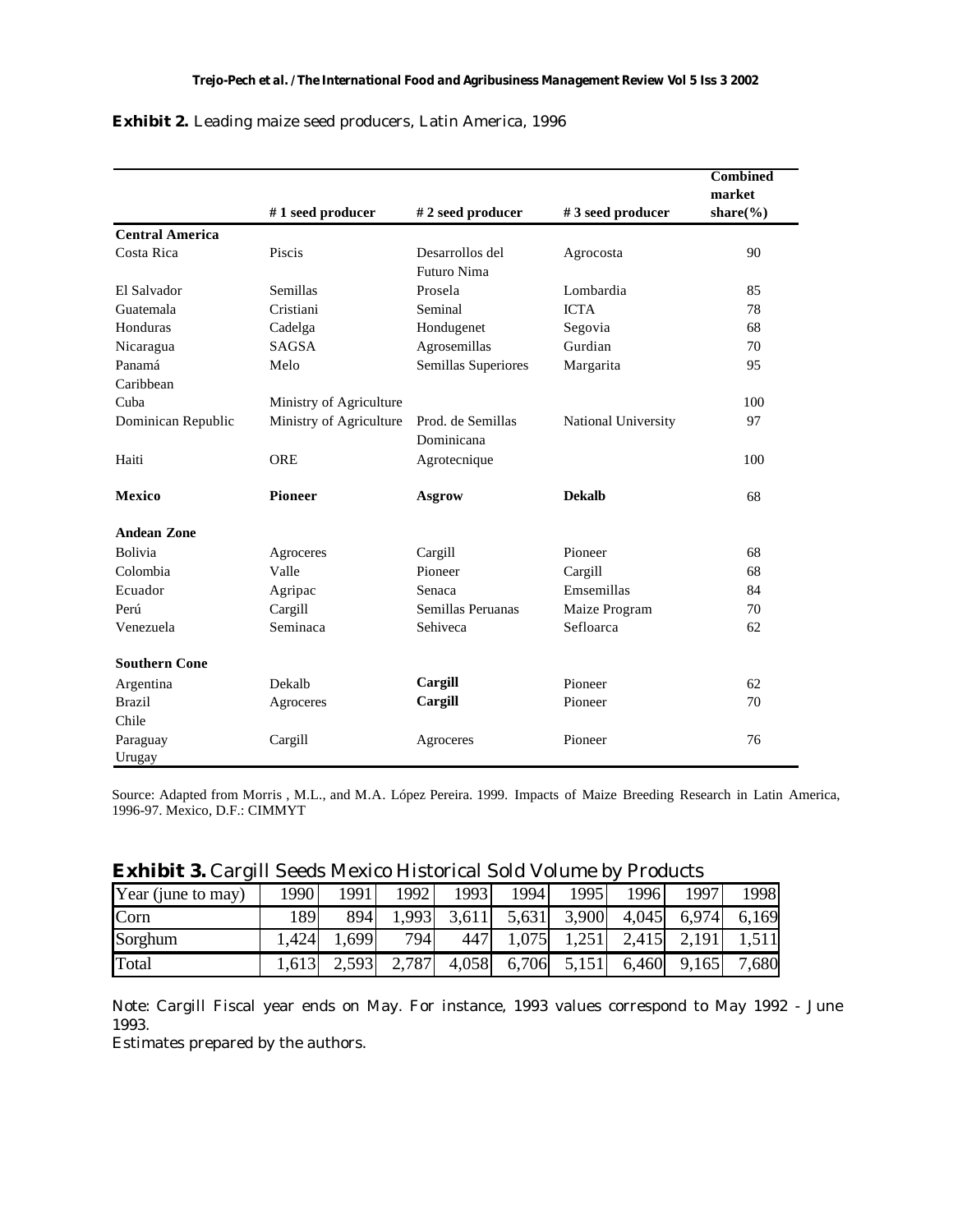

**Cargill Seeds Mexico Historical Sold Volume by Products (Ton)**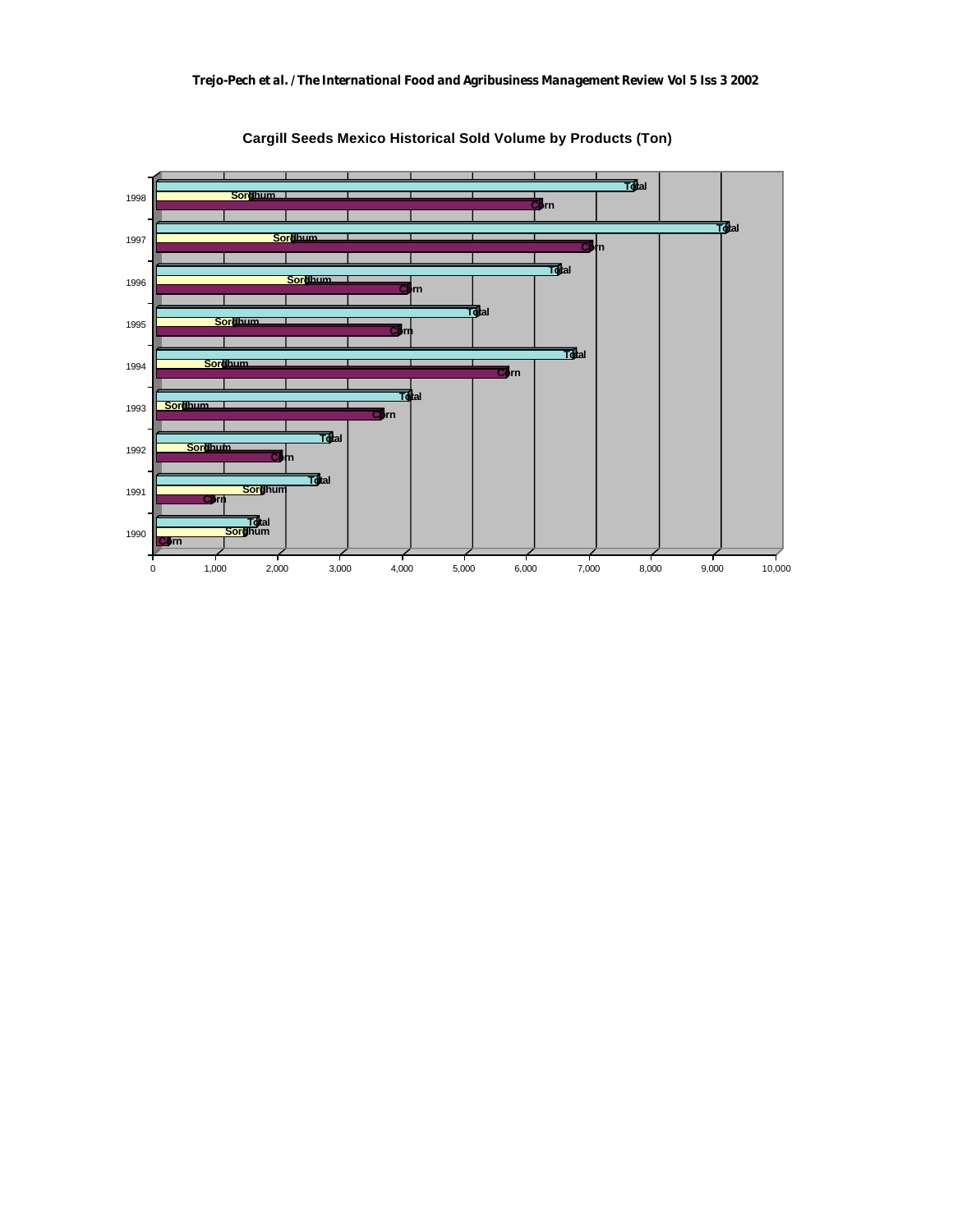#### *Trejo-Pech et al. / The International Food and Agribusiness Management Review Vol 5 Iss 3 2002*

|              |        | 1992          |        | 1993   |        | 1994    | 1995 |           | 1996   |        | 1997    |        | 1998          |
|--------------|--------|---------------|--------|--------|--------|---------|------|-----------|--------|--------|---------|--------|---------------|
|              | budget | <b>Actual</b> | budget | Actual | budget | Actual  |      | budget    | Actual | budget | Actual  | budget | <b>Actual</b> |
| Revenues     | 100%   | 100%          | 100%   | 100%   | 100%   | 100% NA |      | <b>NA</b> | 100%   | 100%   | 100% NA |        | 100%          |
| <b>COGS</b>  | 49%    | 50%           | 50%    | 46%    | 35%    | 40% NA  |      | NA        | 46%    | 50%    | 52% NA  |        | 49%           |
| Gross Margin | 51%    | 50%           | 50%    | 54%    | 65%    | 60% NA  |      | NA        | 54%    | 50%    | 48% NA  |        | 51%           |
| Net Income   | 6%     | 1%            | 9%     | 19%    | 28%    | 25% NA  |      | NA        | $11\%$ | 14%    | 22% NA  |        | 7%            |

**Exhibit 4a**. Cargill Seeds Mexico Common Size Net Income Statement Summary

Note: Cargill Fiscal year ends on May. For instance, 1993 values correspond to May 1992 - June 1993.

Estimates prepared by the authors.

#### **Exhibit 4b.** Cargill Seeds Mexico Common Size Net Income by

crops,1997

|                               | Revised       |               | 1st Qtr |               | 2nd Qtr | 3rd Qtr       |        |               | 4th Qtr |       | Final P/L |              | Final P/L By Corp |
|-------------------------------|---------------|---------------|---------|---------------|---------|---------------|--------|---------------|---------|-------|-----------|--------------|-------------------|
|                               | <b>Budget</b> | <b>Budget</b> | Actual  | <b>Budget</b> | Actual  | <b>Budget</b> | Actual | <b>Budget</b> | Actual  | %     | Diff      | Corn<br>$\%$ | Sorg %            |
| <b>Net Sales</b>              | 100%          | 100%          | 100%    | 100%          | 100%    | 100%          | 100%   | 100%          | 100%    | 100%  | 22%       | 80%          | 20%               |
| <b>Cost of Sales</b>          | 41%           | 40%           | 38%     | 33%           | 34%     | 38%           | 40%    | 47%           | 53%     | 43%   | 28%       | 74%          | 26%               |
| Waste/Unsaleable Seed         | 7%            | 3%            | 2%      | 3%            | 4%      | 7%            | 5%     | 9%            | 9%      | 6%    | 4%        | 81%          | 19%               |
| Warehousing Expenses          | 3%            | 4%            | 4%      | 3%            | 4%      | 4%            | 4%     | 2%            | 2%      | 3%    | 41%       | 83%          | 17%               |
| Gross Margin                  | 50%           | 53%           | 56%     | 61%           | 58%     | 51%           | 52%    | 42%           | 36%     | 48%   | 18%       | 86%          | 14%               |
| Sales and Marketing           | 9%            | 11%           | 8%      | 16%           | 7%      | 9%            | 7%     | 6%            | 5%      | 7%    | $-13%$    | 80%          | 20%               |
| Research                      | 4%            | 6%            | 6%      | 8%            | 5%      | 4%            | 4%     | 2%            | 4%      | 5%    | 26%       | 90%          | 10%               |
| Administrative Local          | 8%            | 10%           | 11%     | 15%           | 7%      | 9%            | 13%    | 4%            | 5%      | 8%    | 19%       | 80%          | 20%               |
| <b>Country Allocation</b>     | 2%            | 3%            | 2%      | 3%            | 2%      | 2%            | 2%     | 1%            | 1%      | 2%    | 1%        | 80%          | 20%               |
| <b>Total General Expenses</b> | 24%           | 29%           | 27%     | 42%           | 21%     | 23%           | 26%    | 14%           | 14%     | 21%   | 6%        | 82%          | 18%               |
| Interest Income/(exp)         | $-4%$         | $-7%$         | $-7%$   | $-6%$         | $-4%$   | $-4%$         | $-4%$  | $-3%$         | 0%      | $-3%$ | $-19%$    | 80%          | 20%               |
| Other Income/(exp)            | 1%            | 1%            | 2%      | 1%            | 1%      | 0%            | 1%     | 1%            | 2%      | 1%    | 156%      | 80%          | 20%               |
| <b>Profit Before Tax</b>      | 22%           | 18%           | 23%     | 14%           | 35%     | 24%           | 23%    | 26%           | 23%     | 26%   | 43%       | 94%          | 6%                |
| Income Tax                    | 2%            | 3%            | 2%      | 3%            | 2%      | 2%            | 2%     | 1%            | $-5%$   | $-1%$ | $-135%$   | 80%          | 20%               |
| Net Profit Af Tax & Bf Trans  | 20%           | 15%           | 21%     | 11%           | 34%     | 22%           | 21%    | 24%           | 28%     | 26%   | 61%       | 89%          | 11%               |
| Translation gain/(loss)       | -6%           | $-9%$         | -6%     | $-3%$         | $-4%$   | $-7%$         | $-9%$  | $-5%$         | $-1%$   | $-5%$ | $-8%$     | 80%          | 20%               |
| Net Profit Af Tax & Trans     | 14%           | 6%            | 14%     | 8%            | 29%     | 15%           | 12%    | 19%           | 27%     | 22%   | 91%       | 91%          | 9%                |

|                    | Revised |               | 1st Qtr |        | 2nd Qtr | 3rd Qtr       |        |        | 4th Qtr | Total         |     |
|--------------------|---------|---------------|---------|--------|---------|---------------|--------|--------|---------|---------------|-----|
| <b>Metric Tons</b> | Budget  | <b>Budget</b> | Actual  | Budget | Actual  | <b>Budget</b> | Actual | Budget | Actual  | $\frac{9}{6}$ | Dif |
| Maize              | 5.750   | .100          | 155     | 868    | .598    | .283          | .260   | 2.499  | 3.001   | 76%           | 22% |
| Sorghum            | .937    | 631           | 587     | 22     | 28      | 730           | 760    | 554    | 7981    | 24%           | 12% |
| Total              | 7.687   | .731          | 7421    | 890    | 626     | 2.013         | 2.020  | 3.053  | 3.798   | 100%          | 20% |

|                             | Revised       |               | 1st Qtr    |               | 2nd Qtr | 3rd Qtr       |        |               | 4th Qtr |               | Final P/L |
|-----------------------------|---------------|---------------|------------|---------------|---------|---------------|--------|---------------|---------|---------------|-----------|
| Gross Profit by Crop (in %) | <b>Budget</b> | <b>Budget</b> | Actual     | <b>Budget</b> | Actual  | <b>Budget</b> | Actual | <b>Budget</b> | Actual  | $\frac{1}{6}$ | Diff      |
| Maize                       | 86%           | 76%           | 81%        | 102%          | 106%    | 77%           | 72%    | 90%           | 82%     | 86%           | 0%        |
| Sorghum                     | 14%           | 24%           | <b>19%</b> | $-2%$         | -6%     | 23%           | 28%    | 10%           | 18%     | 14%           | 0%        |
| Total                       | 100%          | 100%          | 100%       | 100%          | 100%    | 100%          | 100%   | 100%          | 100%    | 100%          | 0%        |

Note: Cargill Fiscal year ends on May. For instance, 1993 values correspond to May 1992 - June 1993. Estimates prepared by the authors.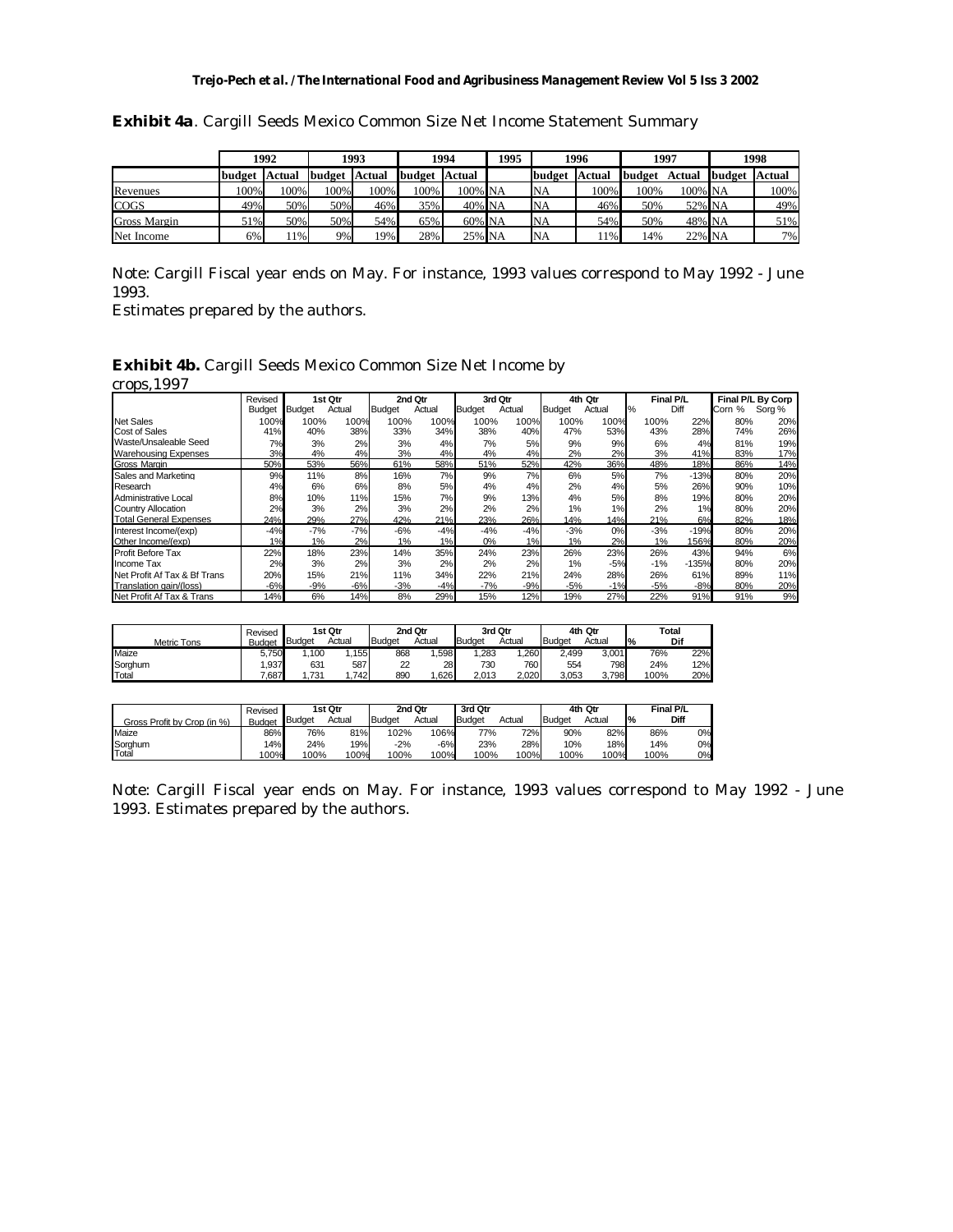**Exhibit 5.** Post harvest seed production plants in Mexico, main seed companies.

| Cargill Seeds       | Tepetates plant for corn and sorghum.<br>Jalisco State.<br>Estimated capacity 30-40 tons per day.                                                             |
|---------------------|---------------------------------------------------------------------------------------------------------------------------------------------------------------|
| Dekalb Seeds        | 1- Nestipac Plant for corn and sorghum.<br>Jalisco State.<br>One of the most efficients in the industry<br>Estimated capacity twice or three times Cargill's. |
|                     | 2- Sorghum plant<br>Sinaloa, State                                                                                                                            |
| <b>Asgrow Seeds</b> | 1- Los Mochis for corn and sorghum<br>Sinaloa, State<br>Capacity similar to Dekalb plant                                                                      |
|                     | 2- Bajío Plant<br>Guanajuato State<br>The most modern in the industry<br>Similar capacity                                                                     |
| Pioneer             | 1 - Culiacán Plant<br>Sinaloa State                                                                                                                           |
|                     | 2- Reynosa Plant<br><b>Tamaulipas State</b>                                                                                                                   |

Source: Prepared by the authors.

**Exhibit 6.** Selected main crops planted in Mexico (ha)

|                 | 1.990     | 1.991     | 1.992     | 1.993     | 1.994     | 1.995     | 1.996     | 1.997     | 1.998     |
|-----------------|-----------|-----------|-----------|-----------|-----------|-----------|-----------|-----------|-----------|
| Corn            | 7.917.518 | 7.730.038 | 8.002.675 | 8.247.607 | 9.196.478 | 9.079.636 | 8.638.735 | 9.133.074 | 8.514.912 |
| Wheat           | 958.929   | 1.006.910 | 954.260   | 899.314   | 1.018.790 | 968,575   | 853,096   | 721.243   | 789,271   |
| Bean            | 2,271,620 | 2.198.857 | .860.880  | 2.151.020 | 2.385.562 | 2.353.750 | 2.195.840 | 2.319.561 | 2.376.929 |
| Soybean         | 296,748   | 348,255   | 326.895   | 241.390   | 299.230   | 150.801   | 55.505    | 165.183   | 100.407   |
| Sorghum (grain) | 1.915.717 | .509.351  | .457.811  | 974.280   | 1.434.665 | 1.584.394 | 2,344,767 | 2.123.185 | 2,198,945 |

Source: Prepared by the authors with original data from the Secretaría de Agricultura, Ganadería. Desarrollo Rural, Pesca y Alimentación, The Mexican Department of Agriculture.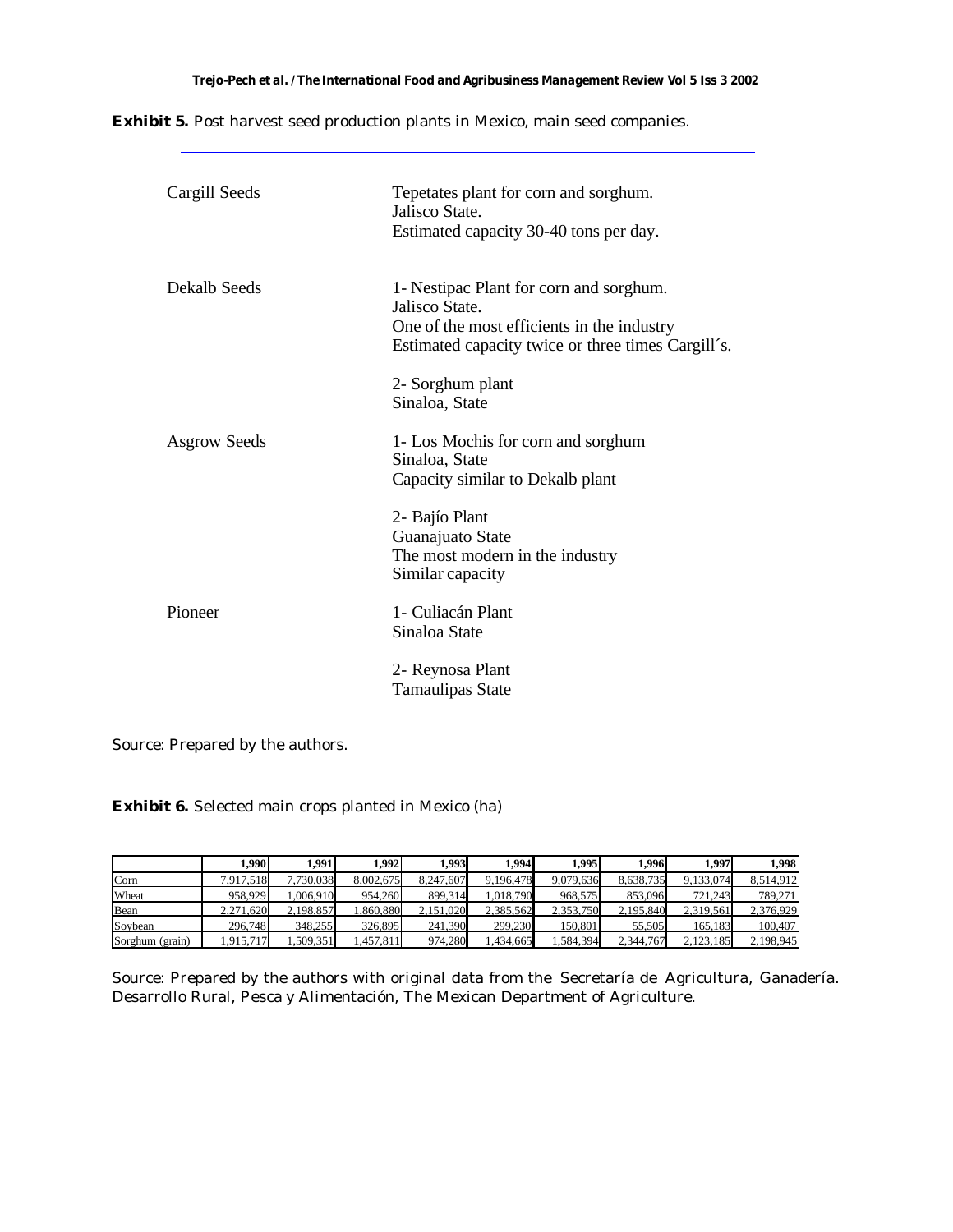|                                               | (million ton) | <b>Consumption Consumption</b><br>Per capita (kg) |
|-----------------------------------------------|---------------|---------------------------------------------------|
| <b>Central America</b>                        | 3.57          | 117.1                                             |
| Caribbean                                     | 1.09          | 43                                                |
| <b>Mexico</b>                                 | 18.46         | 209.8                                             |
| <b>Central America, Caribbean, and Mexico</b> | 23.11         | 178.8                                             |
| <b>Andean Zone</b>                            | 5.95          | 61.8                                              |
| <b>Southern Cone</b>                          | 39.79         | 189.4                                             |
| Argentina                                     | 5.61          | 165.7                                             |
| <b>Brazil</b>                                 | 32.28         | 208.6                                             |
| Chile                                         | 1.28          | 93                                                |
| Paraguay                                      | 0.43          | 92.8                                              |
| Uruguay                                       | 0.2           | 61.8                                              |
| <b>South America</b>                          | 45.74         | 149.3                                             |
| <b>Latin America</b>                          | 68.86         | 158.1                                             |

**Exhibit 7.** Maize consumption, Latin America, 1992-94

Source: Adapted from Morris , M.L., and M.A. López Pereira. 1999. Impacts of Maize Breeding Research in Latin America, 1996-97. Mexico, D.F.: CIMMYT. Pp 6.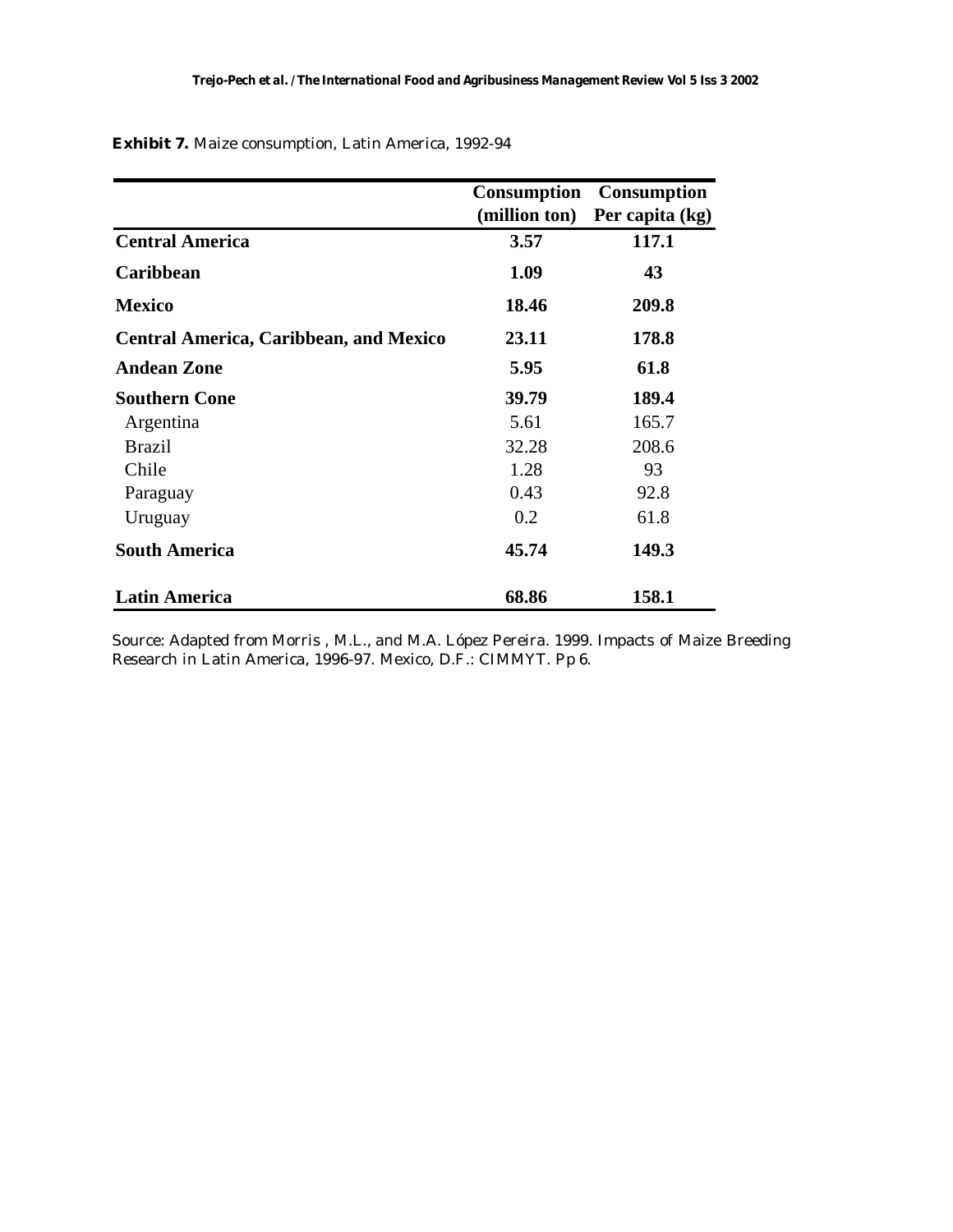|                                       | Area              |                       | Area planted to          |                  |
|---------------------------------------|-------------------|-----------------------|--------------------------|------------------|
|                                       | <b>Planted to</b> |                       | <b>Improved germplam</b> |                  |
|                                       | local varieties   | Improved OPVs Hybrids |                          | <b>Total Mvs</b> |
| Central America                       | 78.3              | 3.3                   | 18.5                     | 21.8             |
| Costa Rica                            | 58                | 1.1                   | 40.9                     | 42               |
| El Salvador                           | 51.8              | 0.5                   | 47.6                     | 48.1             |
| Guatemala                             | 82.8              | 1.7                   | 15.4                     | 17.1             |
| Honduras                              | 84.3              | 7.2                   | 8.6                      | 15.8             |
| Nicaragua                             | 93.1              | 5.6                   | 1.3                      | 6.9              |
| Panamá                                | 57.1              | 0.6                   | 42.3                     | 42.9             |
| Caribbean                             | 68.7              | 18.5                  | 12.8                     | 31.3             |
| Cuba                                  | 5.5               | 36                    | 58.5                     | 94.5             |
| Dominican Republic                    | 24                | 76                    | $\boldsymbol{0}$         | 76               |
| Haiti                                 | 92.7              | 7.3                   |                          | 7.3              |
| Mexico                                | 79.7              | 1.1                   | 19.2                     | 20.3             |
| Central America, Caribbean and México | 79                | 2.2                   | 18.8                     | 21               |
| Andean Zone                           | 55.6              | 8.2                   | 36.3                     | 44.5             |
| Bolivia                               | 47.9              | 27.1                  | 25.1                     | 52.2             |
| Colombia                              | 73.7              | 6.6                   | 19.8                     | 26.4             |
| Ecuador                               | 73.2              | 5                     | 21.8                     | 26.8             |
| Perú                                  | 75.3              | 11.7                  | 13                       | 24.7             |
| Venezuela                             | $\mathbf{1}$      | $\boldsymbol{0}$      | 99                       | 99               |
| Southern Cone                         | 37.1              | 6.1                   | 56.8                     | 62.9             |
| Argentina                             | 12.7              | 2.4                   | 84.9                     | 87.3             |
| <b>Brazil</b>                         | 43.4              | 7.3                   | 49.3                     | 56.6             |
| Chile                                 |                   |                       |                          |                  |
| Paraguay                              | 64.5              | 1.7                   | 33.9                     | 35.6             |
| Urugay                                |                   |                       |                          |                  |
| South America                         | 39.2              | 6.3                   | 54.5                     | 60.8             |
| Latin America                         | 52.1              | $\mathfrak s$         | 42.9                     | 47.9             |

**Exhibit 8.** Area planted to local varieties, improved open polinized varieties, and hybrids, Latin America, 1996 (% of total maize area).

Source: Morris , M.L., and M.A. López Pereira. 1999. Impacts of Maize Breeding Research in Latin America, 1996-97. Mexico, D.F.: CIMMYT. Pp 34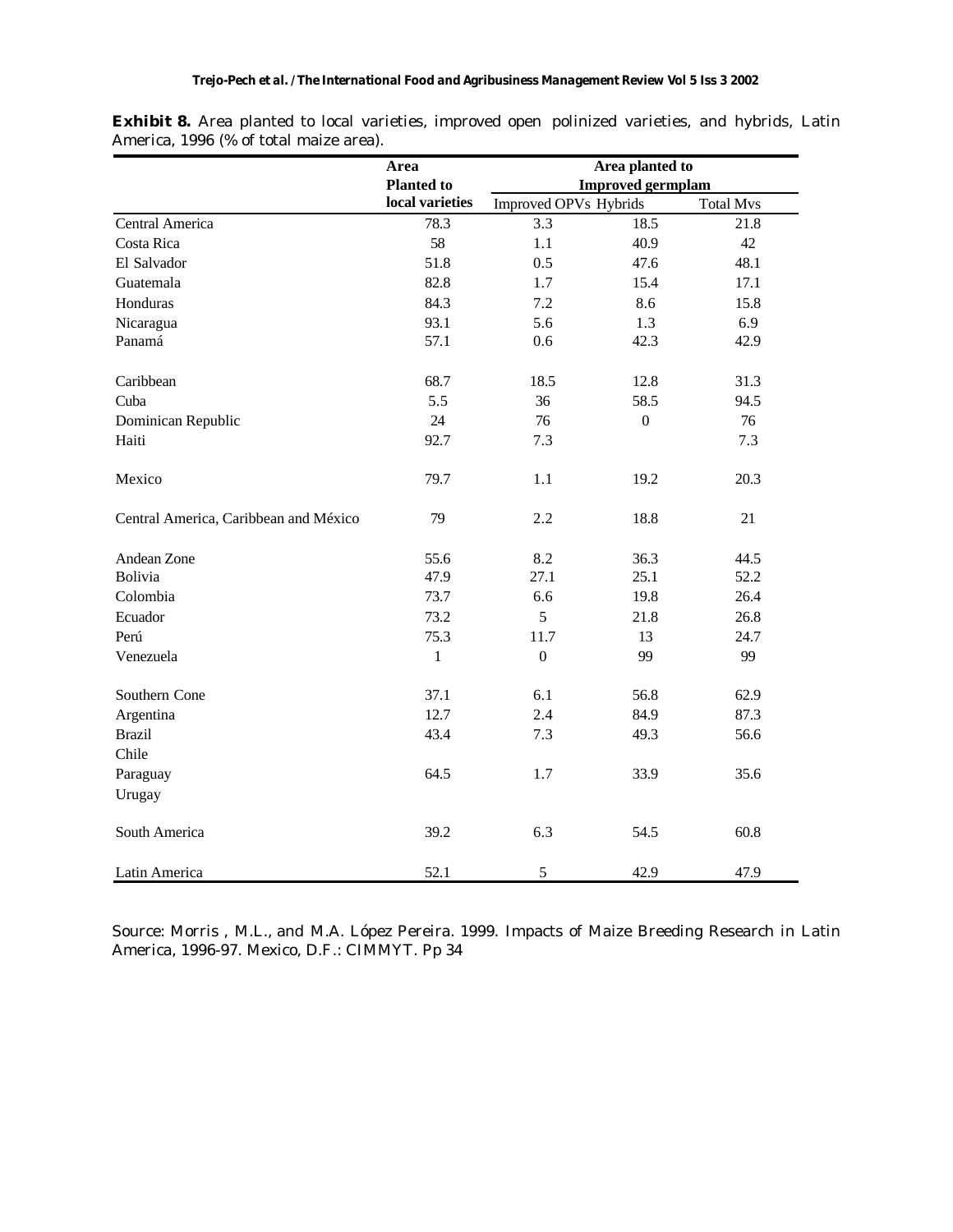**Exhibit 9.** Estimated distribution of maize production by ecological zone, Latin America, late 1990s (000 ha)

|                            | Lowland tropical | Subtropical/mid- | Highland | <b>Femperate</b> | Total  |
|----------------------------|------------------|------------------|----------|------------------|--------|
|                            |                  | altitude         |          |                  |        |
| <b>Central America</b>     | 1,555            | 50               | 37       |                  | 1,642  |
| Caribbean                  | 366              |                  |          |                  | 366    |
| <b>Mexico</b>              | 3,000            | 1,554            | 3,043    |                  | 7,597  |
| Central America and Mexico | 4,921            | 1,603            | 3,079    |                  | 9,604  |
| Andean Zone                | 1,363            | 415              | 539      |                  | 2,317  |
| Southern Cone              | 9,904            | 4,326            |          | 2,729            | 16,729 |
| South America              | 11,267           | 4,740            | 539      | 2,729            | 19,275 |
| Latin America              | 19,188           | 6,344            | 3,619    | 2,729            | 28,879 |

Source: Adapted from Morris , M.L., and M.A. López Pereira. 1999. Impacts of Maize Breeding Research in Latin America, 1996-97. Mexico, D.F.: CIMMYT. Pp 5

**Exhibit 10.** Cargill Seeds Mexico sales volume (ton) detailed by tropical corn hybrids

| $\cdots$ $\cdots$ $\alpha$ |      |      |      |              |      |      |      |      |      |
|----------------------------|------|------|------|--------------|------|------|------|------|------|
|                            | 1990 | 1991 | 1992 | 1993         | 1994 | 1995 | 1996 | 1997 | 1998 |
| <b>Total Sorghum</b>       | 1424 | 1699 | 794  | 447          | 1075 | 1251 | 2415 | 2191 | 1511 |
| $C-385$                    | 62   | 330  | 748  | 1335         | 2829 | 1661 | 1397 | 1910 | 1757 |
| $C-343$                    | 20   | 388  | 764  | 1554         | 2436 | 1837 | 1504 | 2307 | 2117 |
| $C-381$                    | 33   | 31   | 68   | 215          | 217  | 38   | 113  | 100  | 24   |
| $C-221$                    |      |      | 6    |              | 17   | 27   | 8    | 31   | 6    |
| $C-223$                    |      |      |      |              |      |      |      |      | 6    |
| $C-891$                    |      |      |      |              | 29   | 70   | 141  | 50   | 21   |
| $C-921$                    |      |      |      |              | 6    | 29   | 72   | 3    |      |
| $C-220$                    |      |      |      |              | 25   | 107  | 79   | 150  | 70   |
| $C-520$                    |      |      |      |              | 20   | 26   | 93   | 66   | 58   |
| $C-820$                    |      |      |      |              | 17   | 38   | 61   | 109  | 63   |
| $C-920$                    |      |      |      |              | 6    | 46   | 260  | 1246 | 1048 |
| $C-525$                    |      |      |      |              |      |      |      | 11   | 15   |
| $C-526$                    |      |      |      |              |      |      |      | 34   | 142  |
| $C-922$                    |      |      |      |              |      |      | -1   | 58   | 226  |
| $C-923$                    |      |      |      |              |      |      |      | 12   | 73   |
| $C-805$                    |      |      |      |              |      |      |      |      | 46   |
| $C-701$                    |      |      |      |              |      |      |      |      | 28   |
| <b>Total Trop. Corn</b>    | 115  | 749  | 1586 | 3104         | 5602 | 3879 | 3727 | 6087 | 5701 |
| Total Temp. Corn           | 74   | 145  | 407  | 506          | 12   | 8    | 294  | 871  | 466  |
| <b>Total haltitud Corn</b> |      |      |      | $\mathbf{1}$ | 17   | 13   | 24   | 16   |      |
| <b>Grand Total</b>         | 1613 | 2593 | 2787 | 4058         | 6706 | 5151 | 6460 | 9165 | 7680 |

Summary by Crop

| Year (june to may) | 1990  | 1991  | 1992  | 1993  | 1994  | 1995              | 1996  | 1997  | 1998  |
|--------------------|-------|-------|-------|-------|-------|-------------------|-------|-------|-------|
| <b>Corn</b>        | 1891  | 894   | 1,993 | 3,611 |       | 5,631 3,900 4,045 |       | 6,974 | 6,169 |
| Sorghum            | ,424  | 0.699 | 794   | 447   | 1,075 | 1,251             | 2,415 | 2,191 | 1,511 |
| Total              | 1,613 | 2,593 | 2,787 | 4,058 | 6,706 | 5,151             | 6,460 | 9,165 | 7,680 |

Source: Estimates prepared by the authors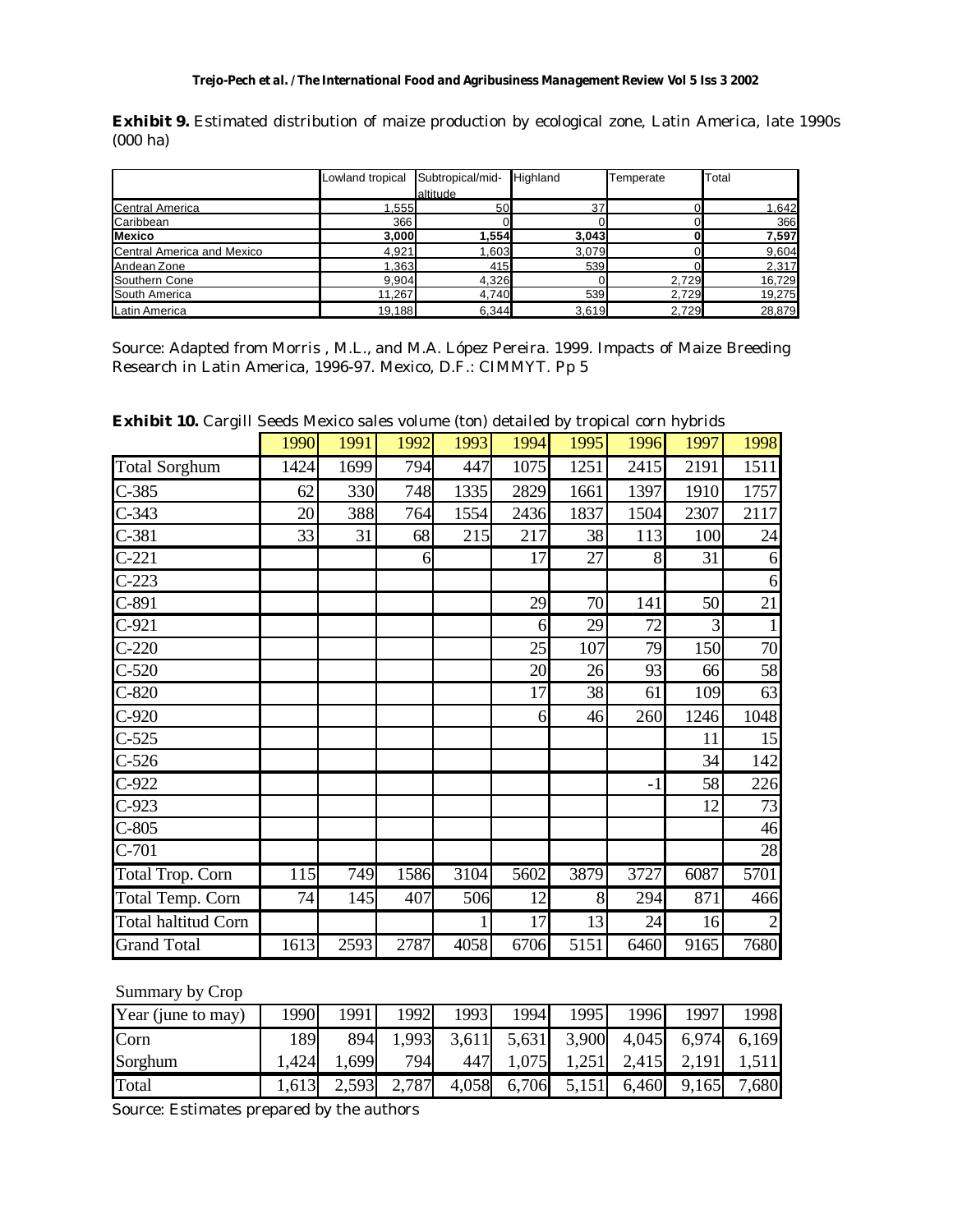#### *Trejo-Pech et al. / The International Food and Agribusiness Management Review Vol 5 Iss 3 2002*

**Exhibit 11.** Selected tropical and subtropical commercial corn hybrid seeds in the Mexican market by companies



Source: Prepared by the authors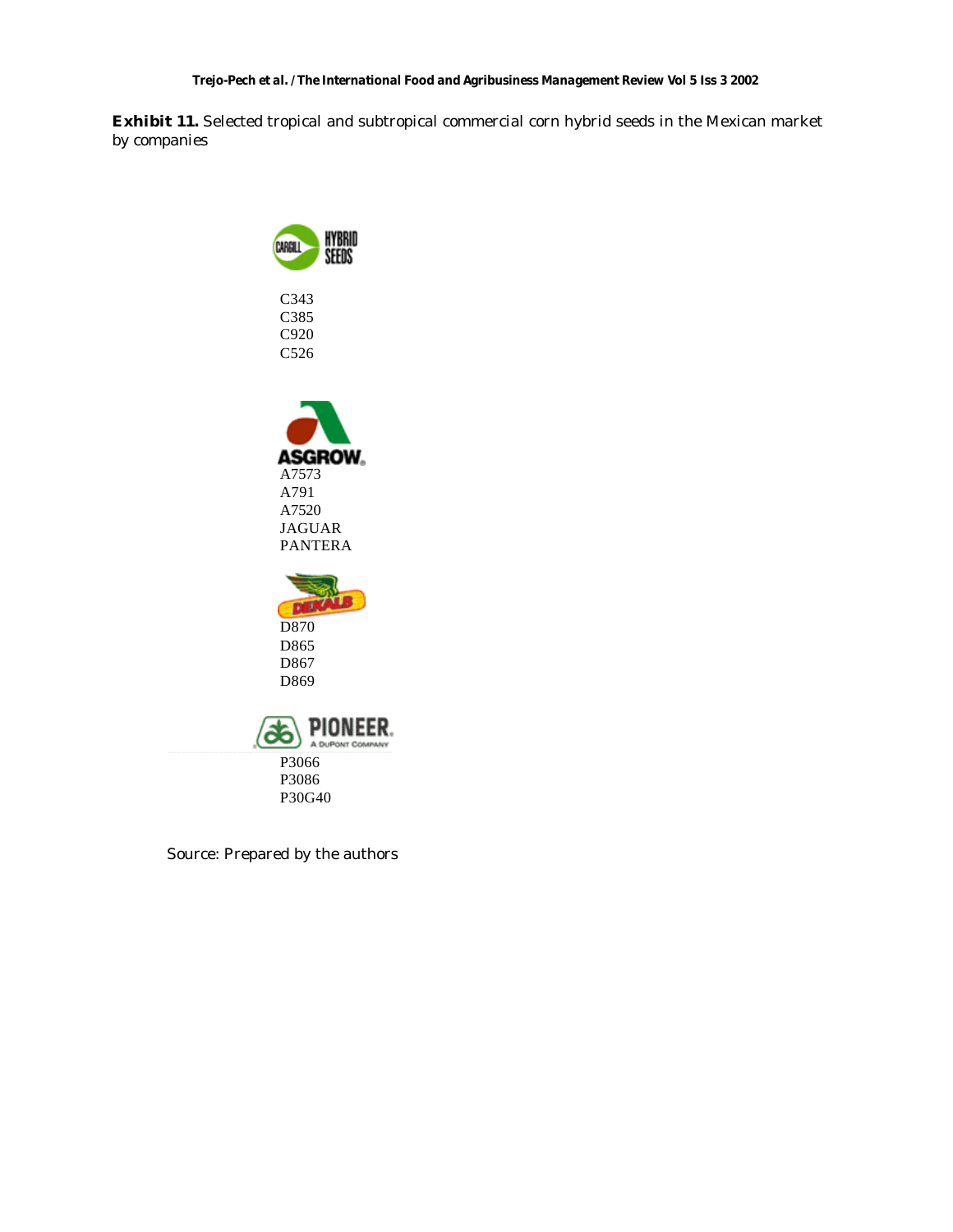#### *Trejo-Pech et al. / The International Food and Agribusiness Management Review Vol 5 Iss 3 2002*

**Exhibit 12.** Selected major mergers and acquisitions in the wordwide corn seed industry announced between 1996 and 1999

| 1996         |                                                                                                                                                                                                                                                                                                                                                                                                                                                                                                                                  |
|--------------|----------------------------------------------------------------------------------------------------------------------------------------------------------------------------------------------------------------------------------------------------------------------------------------------------------------------------------------------------------------------------------------------------------------------------------------------------------------------------------------------------------------------------------|
| ??           | Monsanto invested \$340 million in Dekalb Genetics Corp's<br>equity                                                                                                                                                                                                                                                                                                                                                                                                                                                              |
| September 25 | Monsanto acquired Asgrow Agronomics (Seminis / Empresas<br>La Moderna) for \$240 million                                                                                                                                                                                                                                                                                                                                                                                                                                         |
| 1997         |                                                                                                                                                                                                                                                                                                                                                                                                                                                                                                                                  |
| Jan 6        | Monsanto acquired Holden's Foundation Seeds for \$945 million.<br>A corn germoplasm company                                                                                                                                                                                                                                                                                                                                                                                                                                      |
| Jan 6        | Monsanto acquired Corn States Hybrid for \$75 million. A corn<br>germoplasm company                                                                                                                                                                                                                                                                                                                                                                                                                                              |
| 1998         |                                                                                                                                                                                                                                                                                                                                                                                                                                                                                                                                  |
| May 11       | Monsanto agreed to buy for \$2,300 million the 60% of Dekald<br>Genetics Corp. it did not already owned.<br>Dekalb Genetics Corp. was the USA's second largest marketer of<br>genetically altered seed corn.                                                                                                                                                                                                                                                                                                                     |
| June 28      | Monsanto Company and Cargill, Inc. signed a definitive<br>agreement for Monsanto to purchase Cargill's international seed<br>operations in Central and Latin America, Europe, Asia and Africa<br>for \$1,400 million. The acquisition did not include Cargill's seed<br>operations in the USA and Canada or Cargill Agricultural<br>Merchants in the UK.<br>Cargill was a leading global producer of tropical corn seed and<br>germplasm with significant sales in the Central and Latin<br>American, Asian and African markets. |
|              | <b>DuPont</b> paid \$1,700 for the 20% stake in Pioneer                                                                                                                                                                                                                                                                                                                                                                                                                                                                          |
| 1999         |                                                                                                                                                                                                                                                                                                                                                                                                                                                                                                                                  |
| March 15     | DuPont and Pioneer Hi-Bred International, Inc., announced<br>that they have signed a definitive agreement that will result in<br>DuPont's complete ownership of Pioneer.<br>The total equity value of the transaction was estimated to be<br>approximately \$7,700 million for the 80 percent of Pioneer did<br>not already owned by DuPont.<br>(The merger was completed on Oct. $1{st}$ )                                                                                                                                      |

Prepared by the authors.

Original sources: Companies´ press releases*.* Ann Leamon under the supervision of Michael Watkins, 2001. *Robert Shapiro and Monsanto Case Study.* Harvad Businees School Publishing. Case # 801-426, Revised by authors in January 2, 2003.